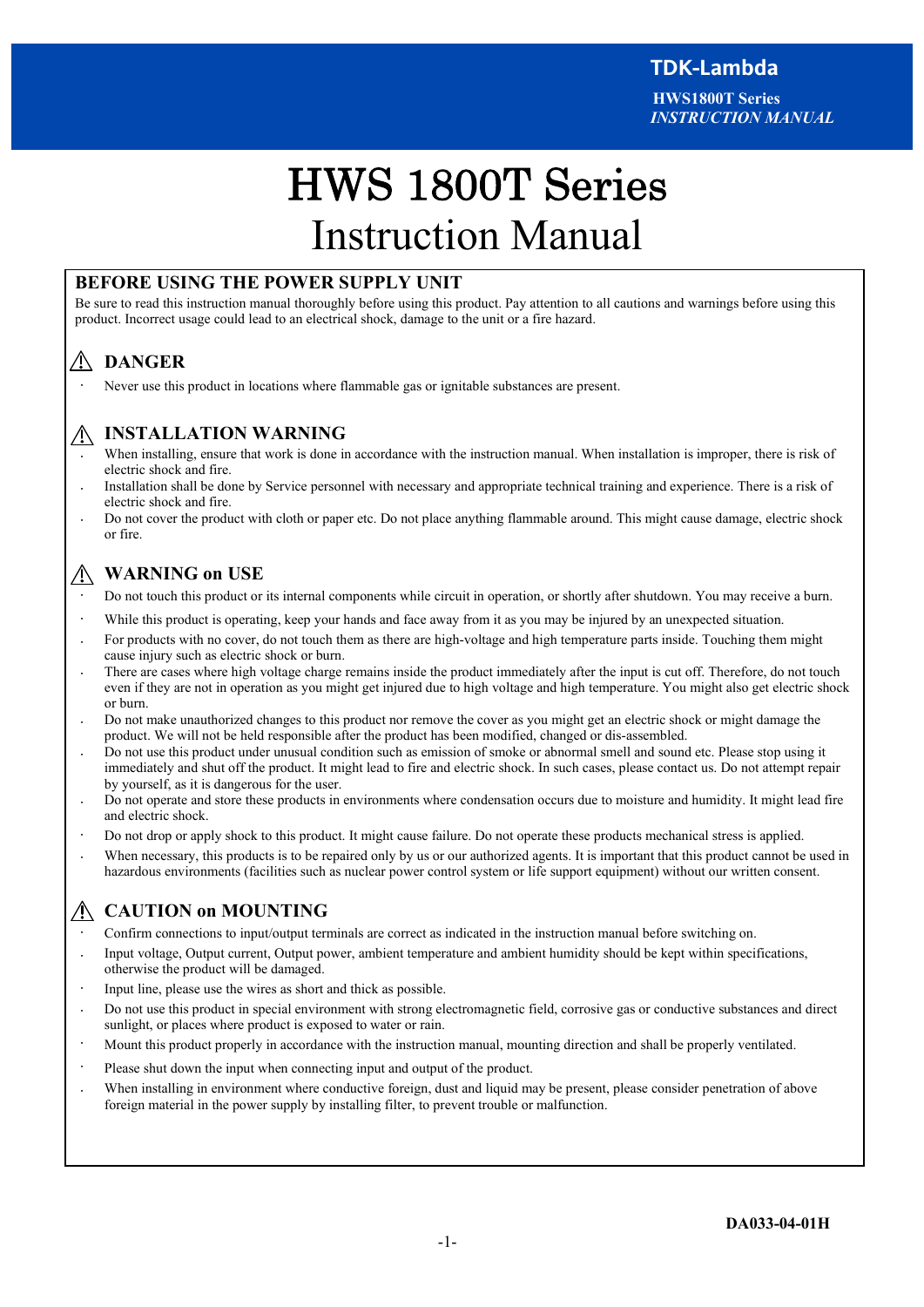*HWS1800T Series INSTRUCTION MANUAL*

## **CAUTION on USE**

- Product individual notes are shown in the instruction manual. If there is any difference with common notes individual notes shall have priority.
- Before using this product, be sure to read the catalog and instruction manual. There is risk of electric shock or damage to the product or fire due to improper use.
- Input voltage, Output current, Output power, ambient temperature and ambient humidity should be kept within specifications, otherwise the product will be damaged, or cause electric shock or fire.
- If the built-in fuse is blown, do not use the product even after replacing the fuse, as there is risk of abnormality inside. Be sure to request repair to our company.
- For products without built-in protection circuit (element, fuse, etc.), insert fuse at the input to prevent smoke, fire during abnormal operation. As for products with built-in protection circuit, depending on usage conditions, built-in protection circuit might not work. It is recommended to provide separate proper protection circuit.
- ・ For externally mounted fuse do not use other fuses aside from our specified and recommended fuse.
- This product was made for general purpose electronic equipment use and is not designed for applications requiring high safety (such as extremely high reliability and safety requirements. Even though high reliability and safety are not required, this product should not be used directly for applications that have serious risk for life and physical safety. Take sufficient consideration in fail-safe design (such as providing protective circuit or protective device inside the system, providing redundant circuit to ensure no instability when single device failure occurs).
- When used in environments with strong electromagnetic field, there is possibility of product damage due to malfunction.
- When used in environment with corrosive gas (hydrogen sulfide, sulfur dioxide, etc.), there is possibility that they might penetrate the product and lead to failure.
- When used in environments where there is conductive foreign matter or dust, there is possibility of product failure or malfunction.
- ・ Provide countermeasure for prevention of lightning surge voltage as there is risk of damage due to abnormal voltage.
- Connect together the frame ground terminal of the product and the ground terminal of the equipment for safety and noise reduction. If these ground is not connected together, there is risk of electric shock.
- Parts with lifetime specifications (built-in fan electrolytic capacitor) are required to be replaced periodically. Set the overhaul period depending on the environment of usage and perform maintenance. Also, note that there are cases when EOL products cannot be overhauled.
- Take care not to apply external abnormal voltage to the output. Especially, applying reverse voltage or overvoltage more than the rated voltage to the output might cause failure, electric shock or fire.
- ・ This product is designed under condition Material group IIIb, Pollution Degree (PD): PD2, Over Voltage category (OVC): OVCII and Class of equipment: Class I. This product is designed to be accessible only to service technicians as part of indoor use device.
- Power supplies with an output voltage of 48Vdc or less must be earthed in the end use equipment to maintain SELV. If the outputs are not earthed, they must be considered hazardous and must not be made user accessible.
- Power supplies with an output voltage of 60Vdc are considered to be non-SELV. As a result of this, the output must be guarded or a deflector fitted during installation to avoid a SERVICE ENGINEER making inadvertent contact with the output terminals, or dropping a tool onto them. The output of this product must not be connected to a SELV circuit.
- The output voltage of this power supply unit is considered to be a hazardous energy level (The voltage is 2V or more and the electric power is 240VA or more), prevention from direct contact with voltage output is highly necessary. While installing or servicing this power supply unit, avoid dropping tools by mistake or direct contact with voltage output. This might cause an electrical shock. While repairing this power supply unit, the AC input power must be switch off and the I/O terminal voltage should be less than the safety level.
- This product have a built-in fan for air-cooling. Do not block the air intake and exhaust as this might lead to fire.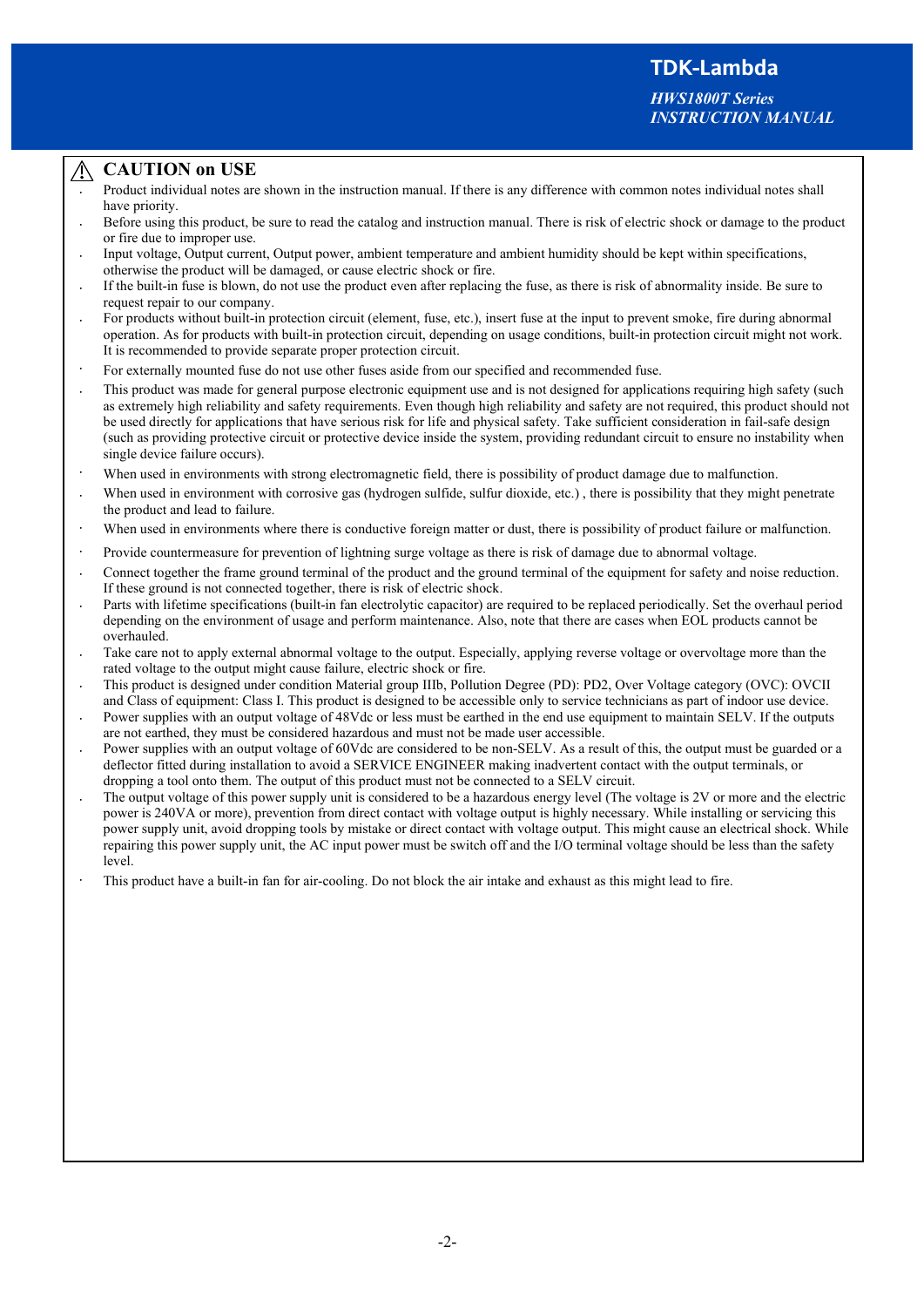*HWS1800T Series INSTRUCTION MANUAL*

#### **Note**

- Take note that traces of sheet metal processing be left in our power supplies.
- When disposing product, follow disposal laws of each municipality.
- Published EMI (CE, RE) or immunity is the result when measured in our standard measurement conditions and might not satisfy specification when mounted and wired inside end-user equipment. Use the product after sufficiently evaluating at actual end-user equipment.
- When exporting our products, apply for necessary permissions as required by rules and regulations of Foreign Exchange and Foreign Trade Control Act.
- Catalogue, contents of the instruction manual may be changed without a prior notice. Refer to latest catalogue or instruction manual.
- Reproduction or reprinting the instruction manual or its portion is forbidden without our permission.

# **LONG-TERM STORAGE METHOD AND LONG-TERM STORAGE PERIOD**

- Please keep the product in carton box.
- Please do not apply excessive vibration, shock or mechanical stress applied directly to the product.
- Please keep away from direct sunlight.
- For long-term storage temperature and humidity, the following conditions shall be used as a guideline :

Temperature range :  $5^{\circ}$ C $\sim$ 30 $^{\circ}$ C

Humidity range : 40%~60%RH

Please keep away from the places where temperature and humidity can change drastically.

It can cause condensation on the product or deterioration.

For long-term storage period, we recommend to use within 2 years after receiving the product.

There is tendency that the leakage current of an aluminum electrolytic capacitor may increase when stored without using for a long time.

This phenomenon can be improved by applying voltage to the aluminum electrolytic capacitor to reduce the increased leakage current through the self-recovery effect of the electrolyte.

For reference, before using products that have been stored for a very long time, please warm-up first for 30 minutes or more without taking load.

< Criterion of warm up voltage condition >

(1)Implementation period : 1 year or above after the delivery

(2)Electrical continuity condition

Input voltage : Rating

Load : 0A

Ambient temperature : Normal temperature

Time : 30 minutes or more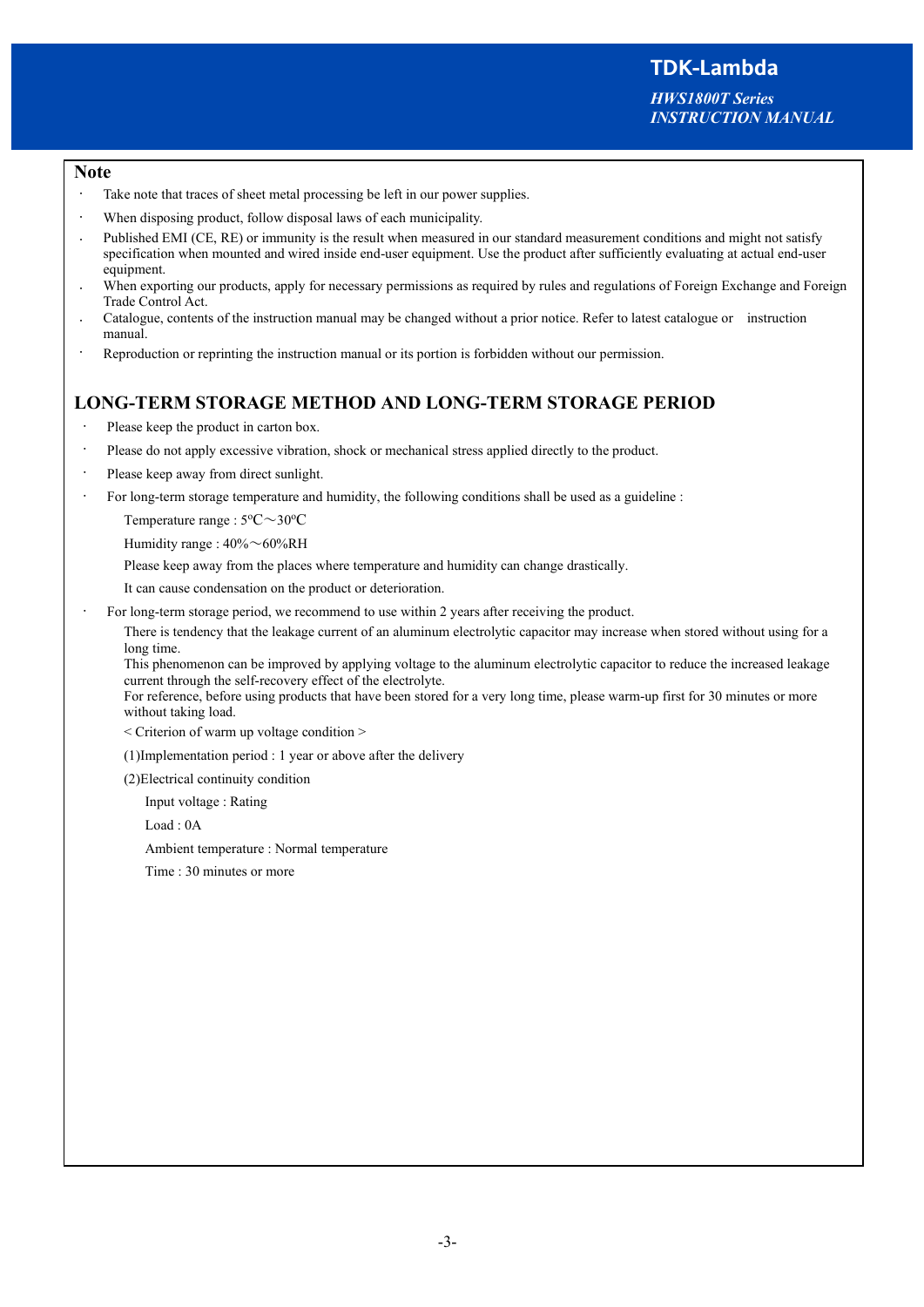**TDK-Lambda**  *HWS1800T Series INSTRUCTION MANUAL*

**1. Model name identification method**   $HWS1800T-24$ Option (\*1) Rated Output Voltage Output Power type Series name  $(*1)$ / "No assigned": Standard type /HD: High resistance against dust environment type. (Refer to the specifications for details.)

# **2. Terminal Explanation**

Please pay extra attention to the wiring. Incorrect connection will damage the power supply.

- · When connecting input and output wiring, input AC-Line should be off.
- · Input wiring and output wiring shall be separated, otherwise noise susceptibility of power supply unit will be weak.
- · The protective earth (PE) must be connected to the instrument chassis and the chassis of this power supply unit.
- · Remote sensing lines shall be twisted or use the shielded wire.
- · Remote ON/OFF control lines shall be twisted or use the shielded wire.

## **2-1. Front Panel Explanation**

HWS1800T Front Panel 1  $\overline{2}$ 3 NAME PLATE ⊮ 4 7 8 5 6 FG L<sub>3</sub> L<sub>2</sub> L<sub>1</sub> ╬

- $(1) + : +$  Output terminal
- $\circled{2}$  : Output terminal
- ③ ON : Output (Power On) indication green LED

(The indicator turns on when the power supply output is in normal operating condition.)

- ④ V.ADJ :Output voltage adjust trimmer (The output voltage rises when trimmer is turned clockwise.)
- ⑤ CN01: Remote sensing, ON/OFF control signal, Current balance signal,
- $\circ$  CN02:  $\circ$  Output voltage external control signal and Power fail signal output connector.
- ⑦ FG : Function Ground terminal (Frame ground)
- ⑧ L1,L2,L3 : Three phase AC input terminal (Fuse in each line)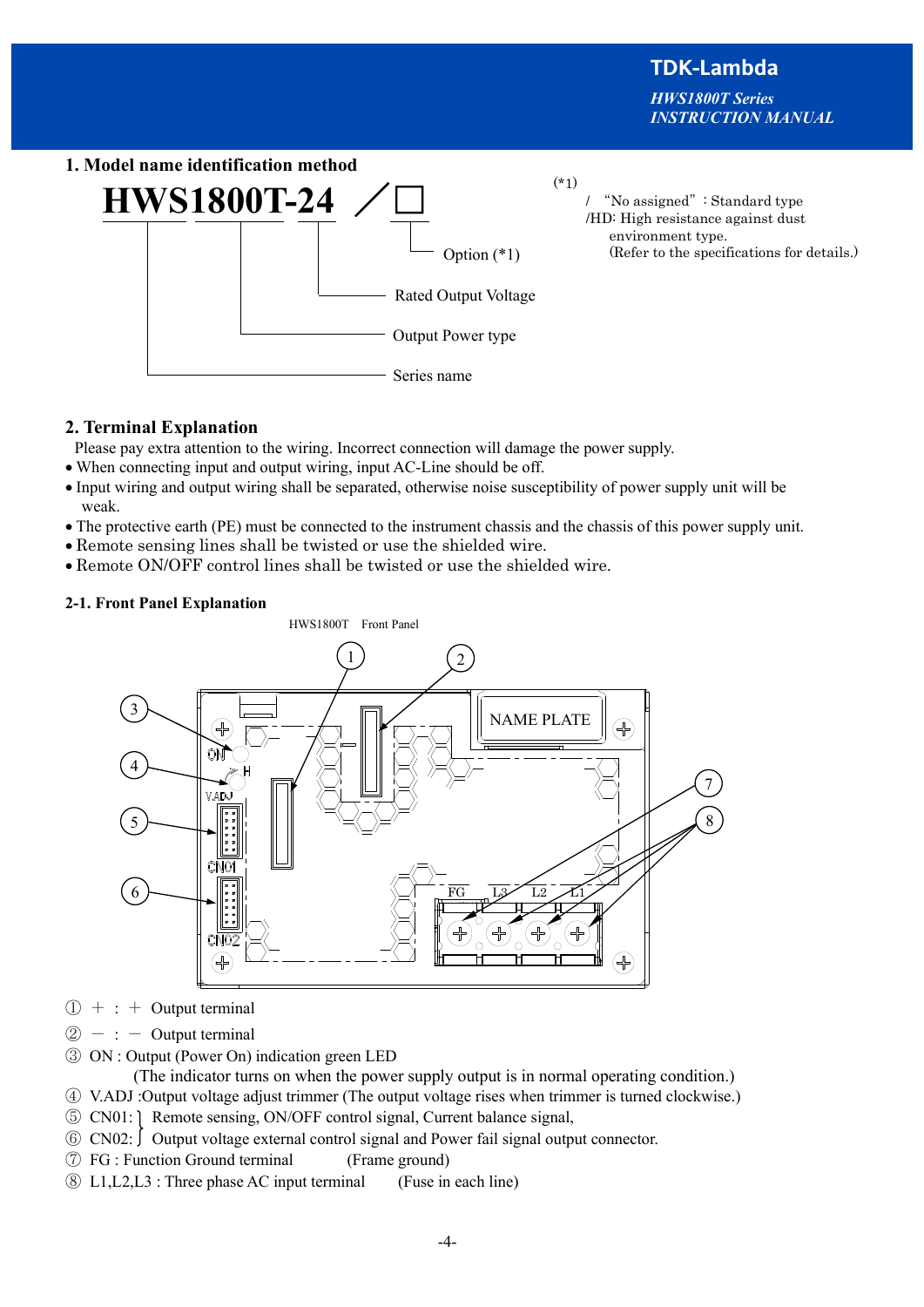*HWS1800T Series INSTRUCTION MANUAL*

#### **2-2. CN01, CN02 Connector pin configuration and Function**

CN01, CN02 pin configuration and function are the same.

They are connected to each other in this power supply unit.

When the pin of CN01 side is shorted the same function pins of CN02 side are shorted.

Please note that the function cannot be separately set with CN01 and CN02.

|                                                                                          | Pin No.        | Configuration                       | <b>Function</b>                                                                                          |  |  |  |
|------------------------------------------------------------------------------------------|----------------|-------------------------------------|----------------------------------------------------------------------------------------------------------|--|--|--|
|                                                                                          |                | $+V$                                | Connected to $+$ Output terminal in this Power supply unit.                                              |  |  |  |
|                                                                                          | 1              |                                     | (+V terminal can not supply load current.)                                                               |  |  |  |
|                                                                                          |                |                                     | Remote sensing terminal for $+$ output                                                                   |  |  |  |
|                                                                                          | $\overline{c}$ | $+$ S                               | (For remote sensing function, which compensates for line drop between power supply terminals and load    |  |  |  |
|                                                                                          |                |                                     | terminals. Connect to +V terminal when remote sensing function is unnecessary)                           |  |  |  |
|                                                                                          | 3              | $-V$                                | Connected to $-$ Output terminal in this Power supply unit.                                              |  |  |  |
| $\overline{4}$<br>3<br>$\alpha$ $\alpha$                                                 |                |                                     | (-V terminal can not supply load current)                                                                |  |  |  |
| $\begin{array}{c} 6 \\ 8 \\ 10 \end{array}$<br>5<br>$\mathbf{z}$ $\mathbf{z}$<br>и.<br>圖 |                |                                     | Remote sensing terminal for - output                                                                     |  |  |  |
| 9<br>$\mathbf{z}$                                                                        | $\overline{4}$ | $-S$                                | (For remote sensing function, which compensates for line drop between power supply terminals and load    |  |  |  |
| 12<br>$\blacksquare$<br>11                                                               |                |                                     | terminals. Connect to -V terminal when remote sensing function is unnecessary)                           |  |  |  |
| CN01                                                                                     | 5              | PC                                  | Current balance terminal                                                                                 |  |  |  |
|                                                                                          |                |                                     | (For output current balancing in parallel operation.)                                                    |  |  |  |
| $\overline{4}$                                                                           | 6              | COM<br>Ground for PC and PV signal. |                                                                                                          |  |  |  |
| 3<br>$\mathbf{z}$ $\mathbf{z}$<br>5<br>$\alpha$ $\alpha$                                 | 7              |                                     | Output voltage external control terminal                                                                 |  |  |  |
| $\begin{array}{c} 6 \\ 8 \\ 10 \\ 12 \end{array}$<br>7<br>■ 国<br>9<br>■ ■                |                | <b>PV</b>                           | (For power supply output voltage control with an external voltage. Connect it with the terminal REF when |  |  |  |
| 11<br>$\alpha$ $\alpha$                                                                  |                |                                     | PV function is unnecessary.)                                                                             |  |  |  |
| CN02                                                                                     | 8              | <b>REF</b>                          | Reference Voltage terminal for Output voltage control                                                    |  |  |  |
|                                                                                          |                |                                     | (REF and PV are connected when shipping.)                                                                |  |  |  |
|                                                                                          | 9              | <b>CNT</b>                          | Remote ON/OFF control terminal                                                                           |  |  |  |
|                                                                                          |                |                                     | (When the CNT is pulled to TTL low, the power supply turns on.)                                          |  |  |  |
|                                                                                          | 10             | <b>TOG</b>                          | Ground for CNT and PF signal.                                                                            |  |  |  |
|                                                                                          |                |                                     | Power fail signal output terminal.                                                                       |  |  |  |
|                                                                                          | 11             | PF                                  | (As the output voltage drops, FAN stops and AC input voltage down, open collector output, "Power Fail"   |  |  |  |
|                                                                                          |                |                                     | signal will output "High".)                                                                              |  |  |  |
|                                                                                          | 12             | <b>TOG</b>                          | Ground for CNT and PF signal.                                                                            |  |  |  |

|  |  | CN01, CN02 are connected in this power supply unit as follows. |
|--|--|----------------------------------------------------------------|
|  |  |                                                                |

**CN01**   $1 \bullet$   $3 \bullet$   $5 \bullet$   $7 \bullet$   $19 \bullet$   $11$ 2 **0**  $\bullet$  4 **1**  $\bullet$  6 **1**  $\bullet$  8 **1**  $\bullet$  10 **1**  $\bullet$  12 **CN02**  1  $\bullet$  1 3  $\bullet$  1 5  $\bullet$  1 7  $\bullet$  1 5 9  $\bullet$  1 11  $2$  |  $\blacklozenge$  4 | |  $\blacklozenge$  6 | |  $\blacklozenge$  8 |  $\blacklozenge$  10 | |  $\blacklozenge$  12  $\zeta$ くく Output voltage detection circuit Output current signal circuit Reference voltage generation circuit Output ON/OFF Control circuit Power fail signal generation circuit

※Output ON/OFF control circuit and the Power fail signal circuit are insulated with other circuits in the power supply. (Insulating voltage AC100V)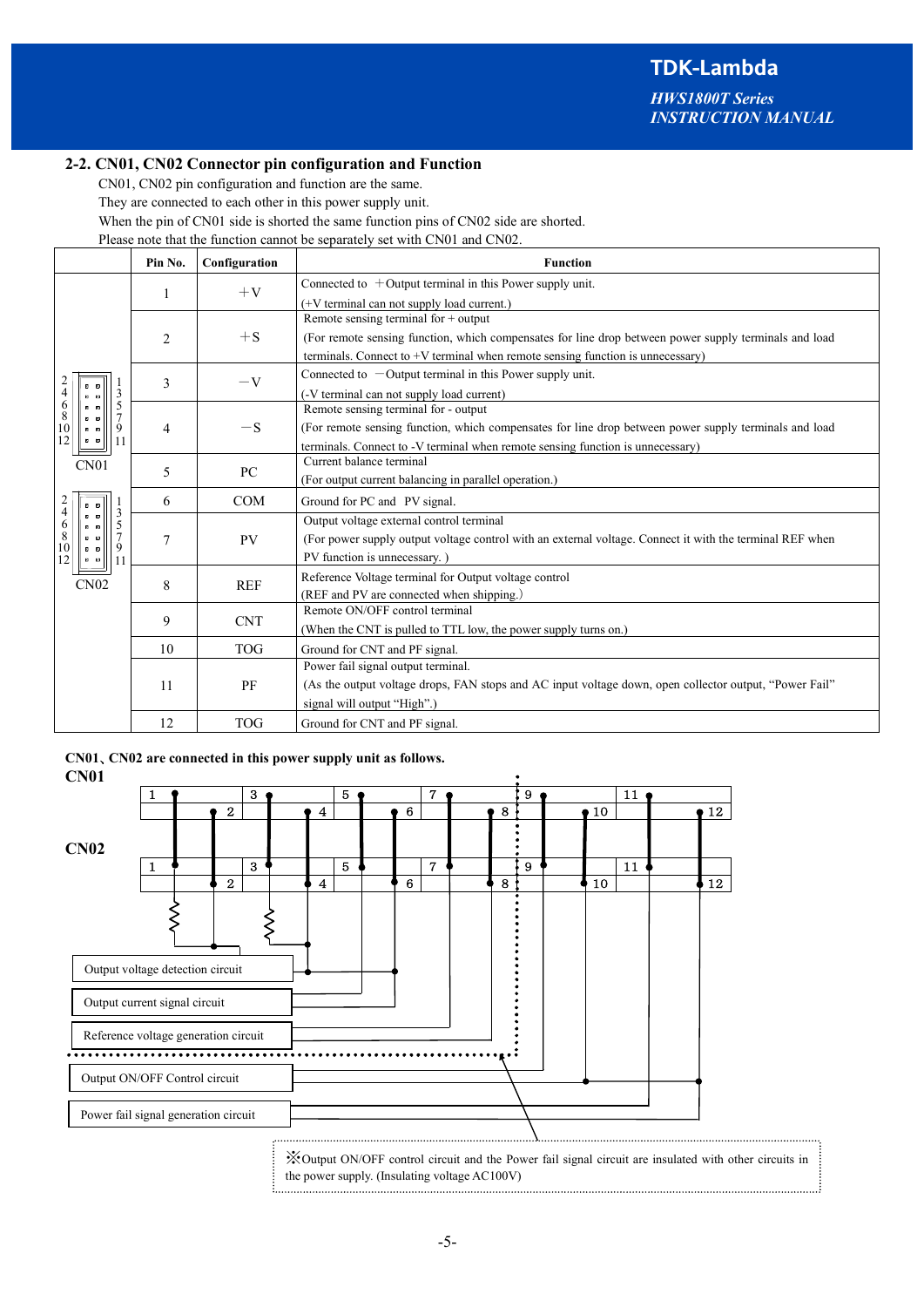# **2-3. Basic Connection** (Local sensing)

#### ・3-7V model

- ①Connect "+S" terminal to "+" terminal of output and "-S" terminal to "**-**" terminal of output with sensing wires.
- ②Connect "CNT" terminal to "TOG" terminal with wire.
- ③Connect "PV" terminal to "REF" terminal with wire.
- ※ Please use attachment connector for each connection.
- ※ In the following cases, the output is shut down. When CNT and TOG is opened. When PV and REF is opened.



- Attached connector when shipping
- ・Housing : (JST) PHDR-12VS
- ・Contact : (JST) SPHD-001T-P0.5
- $2^{-n+1}$  of output,  $4^{-n}$ -" of output are connected.
- $7-8$ ,  $9-10$  are shorted



- ・12-60V model
- ①Connect "+S" terminal to "+V" terminal and "-S" terminal to "**-**V" terminal with sensing wires.
- ②Connect "CNT" terminal to "TOG" terminal with wire.
- ③Connect "PV" terminal to "REF" terminal with wire.
- ※ Please use attachment connector for each connection.
- ※ In the following cases, the output is shut down. When CNT and TOG is opened. When PV and REF is opened.



### Attached connector when shipping Attached connector when shipping

| Red |   | Black |   | <b>Brown</b> | Yellow |    |
|-----|---|-------|---|--------------|--------|----|
|     | о |       | Ð |              | 9      |    |
|     |   |       | 6 | 8            | 10     | 12 |

Twist wire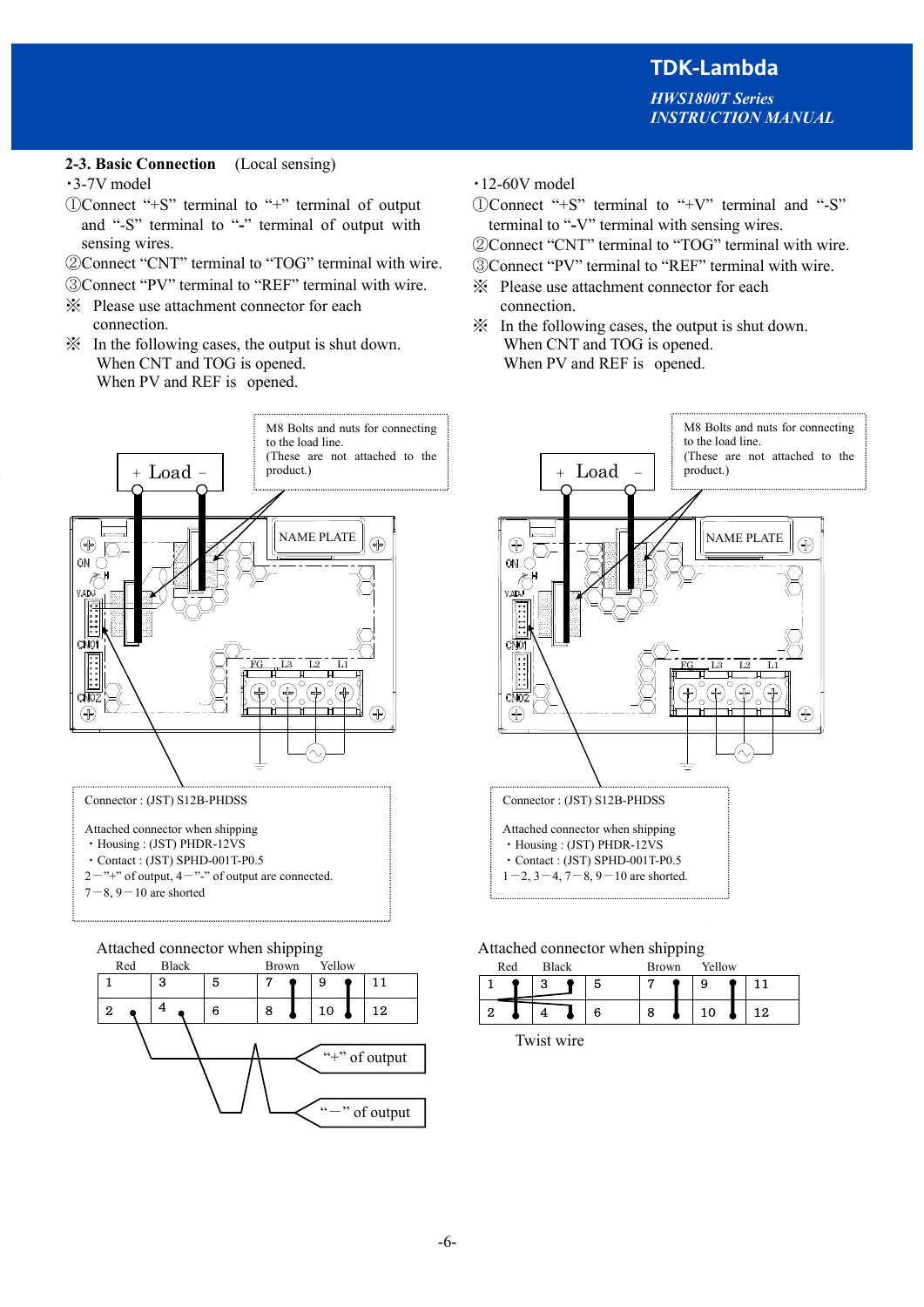*HWS1800T Series INSTRUCTION MANUAL*

- ①Connect "+S" terminal to "+" terminal of load with sensing wire
- ②Connect "-S" terminal to "**-**" terminal of load with sensing wires.
- ③Connect "CNT" terminal to "TOG" terminal with wire.
- ④Connect "PV" terminal to "REF" terminal with wire.
- ※ The accuracy of the output voltage will deteriorate when the sensing terminals are opened.
- ※ In the following cases, the output is shut down. When CNT and TOG is opened. When PV and REF is opened.



Connector : (JST) S12B-PHDSS

Remove standard attached connector, and use the harness made by the customer.

- ・Housing : (JST) PHDR-12VS
- ・Contact : (JST) SPHD-001T-P0.5
- $2^{-n+1}$  of load,  $4^{-n-1}$  of load should be connected.
- $7-8, 9-10$ : should be shorted
- \* Please use wire for contact and crimping tool specified by maker.

Connecting circuit with CN01 or CN02 connector



# **2-4. Remote sensing required 2-5. Remote ON/OFF control required**

- ①Remove standard attached connector, and use the harness made by the customer and connect external signal to between CNT and TOG terminal.
- ②"TOG" terminal is ground for "CNT" terminal.
- In case this function is not used, please short between CNT and TOG terminal.



#### Connector : (JST) S12B-PHDSS

Remove standard attached connector, and use the harness made by the customer.

- ・Housing : (JST) PHDR-12VS
- ・Contact : (JST) SPHD-001T-P0.5

 $(3-7V \text{ model})$  2<sup>-"+"</sup>of output, 4<sup>-"-"</sup>of output : should be connected

- $(12-60V \text{ model})$  1-2, 3-4 : should be shorted
- $7-8$ : should be shorted
- 9:CNT
- Should be connected to ON/OFF control signal.
- 10 : TOG
- Should be connected to Signal Ground. \* Please use wire for contact and crimping tool specified by maker.
- 

## Connecting circuit with CN01 or CN02 connector  $(3-7V \text{ model})$

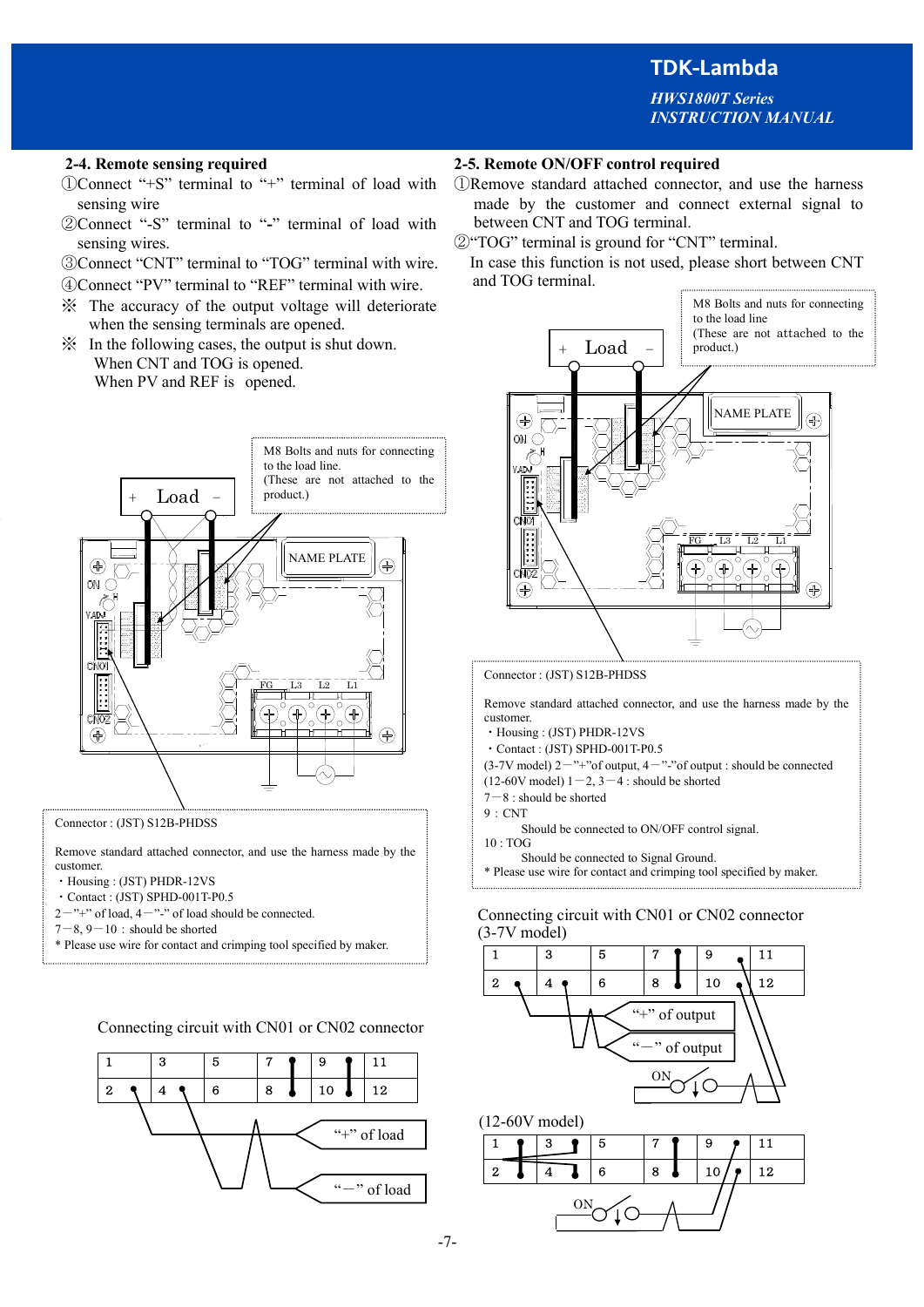*HWS1800T Series INSTRUCTION MANUAL*

#### **2-6. PF signal output required**

①PF signal is an open collector output, therefore PF signal outputs are shown in circuit below. ②"TOG" terminal is ground for "PF" terminal.



Remove standard attached connector, and use the harness made by the customer.

```
(3-7V model) 2<sup>-"+"</sup>of output, 4<sup>-"-"</sup>of output : should be connected
```
 $(12-60V \text{ model})$   $1-2$ ,  $3-4$  : should be shorted  $7-8$ ,  $9-10$ : should be shorted.

11 : PF

Should be connected to PF signal output

12 : TOG

Should be connected to Signal Ground.

```
* Please use wire for contact and crimping tool specified by maker.
```
Connecting circuit with CN01 or CN02 connector





<sup>・</sup>Housing : (JST) PHDR-12VS

<sup>・</sup>Contact : (JST) SPHD-001T-P0.5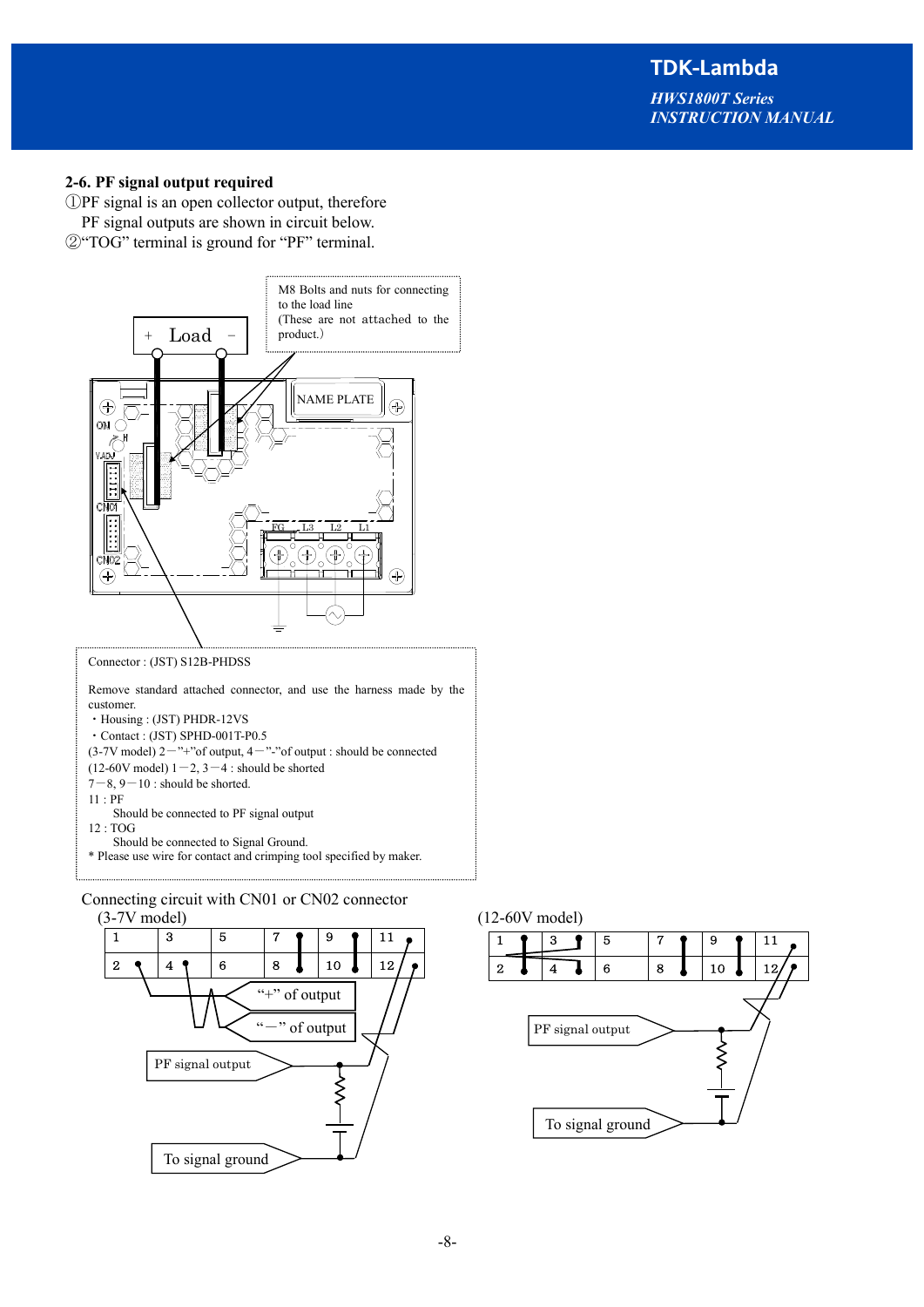*HWS1800T Series INSTRUCTION MANUAL*

# **3. Block Diagram**



SELV Circuit (60V : Hazardous Voltage circuit)

●Circuit topology, switching frequency

Half Bridge converter (3-5V : 45kHz, 6-7V : 55kHz, 12-60V : 70kHz)

PFHC circuit : active filter 65kHz

●Fuse rating : 20A

●FG : Function Ground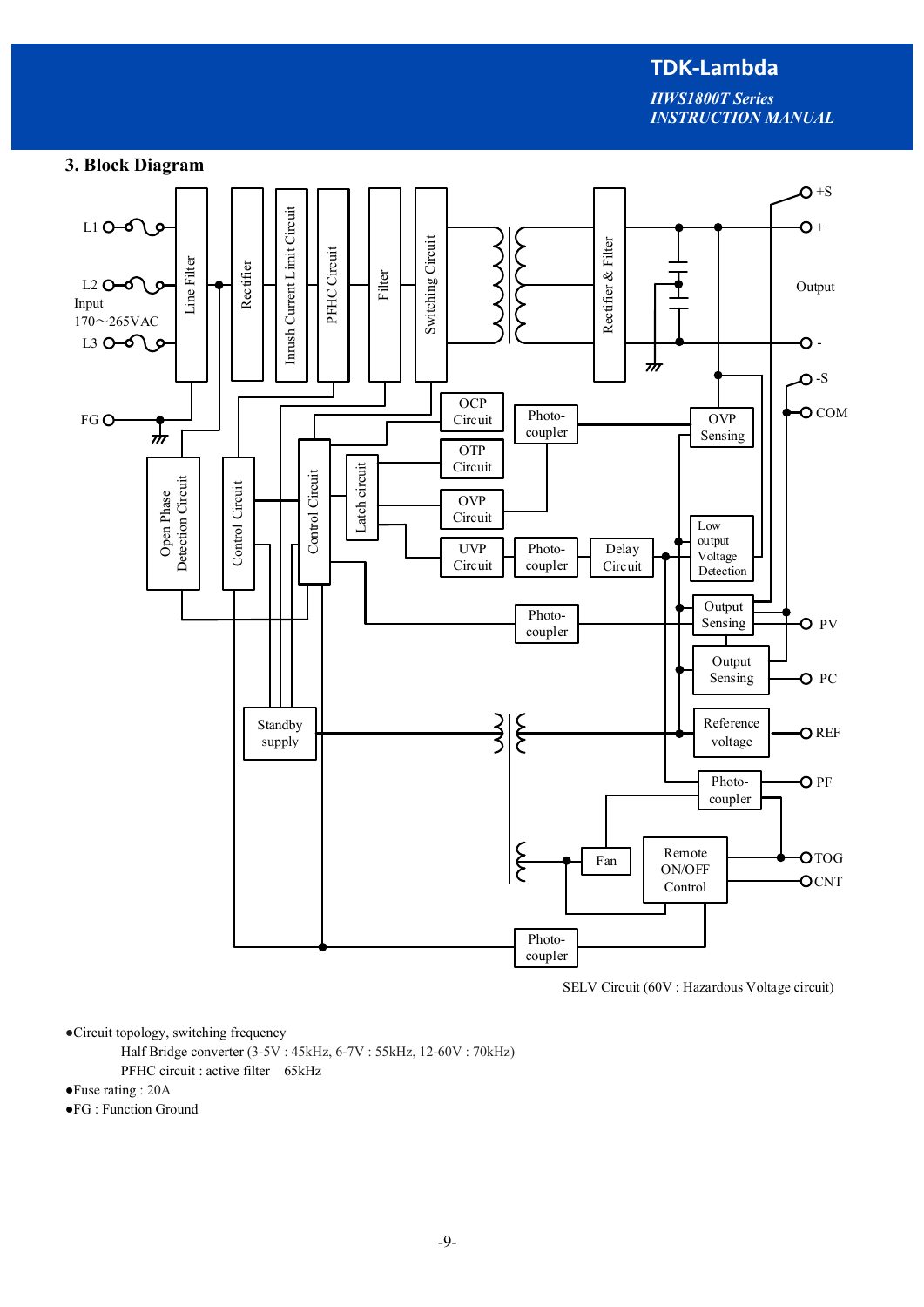*HWS1800T Series INSTRUCTION MANUAL*



#### **4. Sequence time chart**

(\*3) OCP Point  $\cdot$  Peak current : 120%(6V - 15V), 140%(24V - 60V)

Peak current is less than 10 seconds, and duty 35% max.

・Overload exceeding 105%(without output dropping situation) continuously for more than 10 seconds will result to output shutdown. Meanwhile, overload exceeding 105%(with output dropping) continuously for more than 5 seconds will result to output shutdown.

• OCP Point : More than  $120\%(6V - 15V)$ , More than  $140\%(24V - 60V)$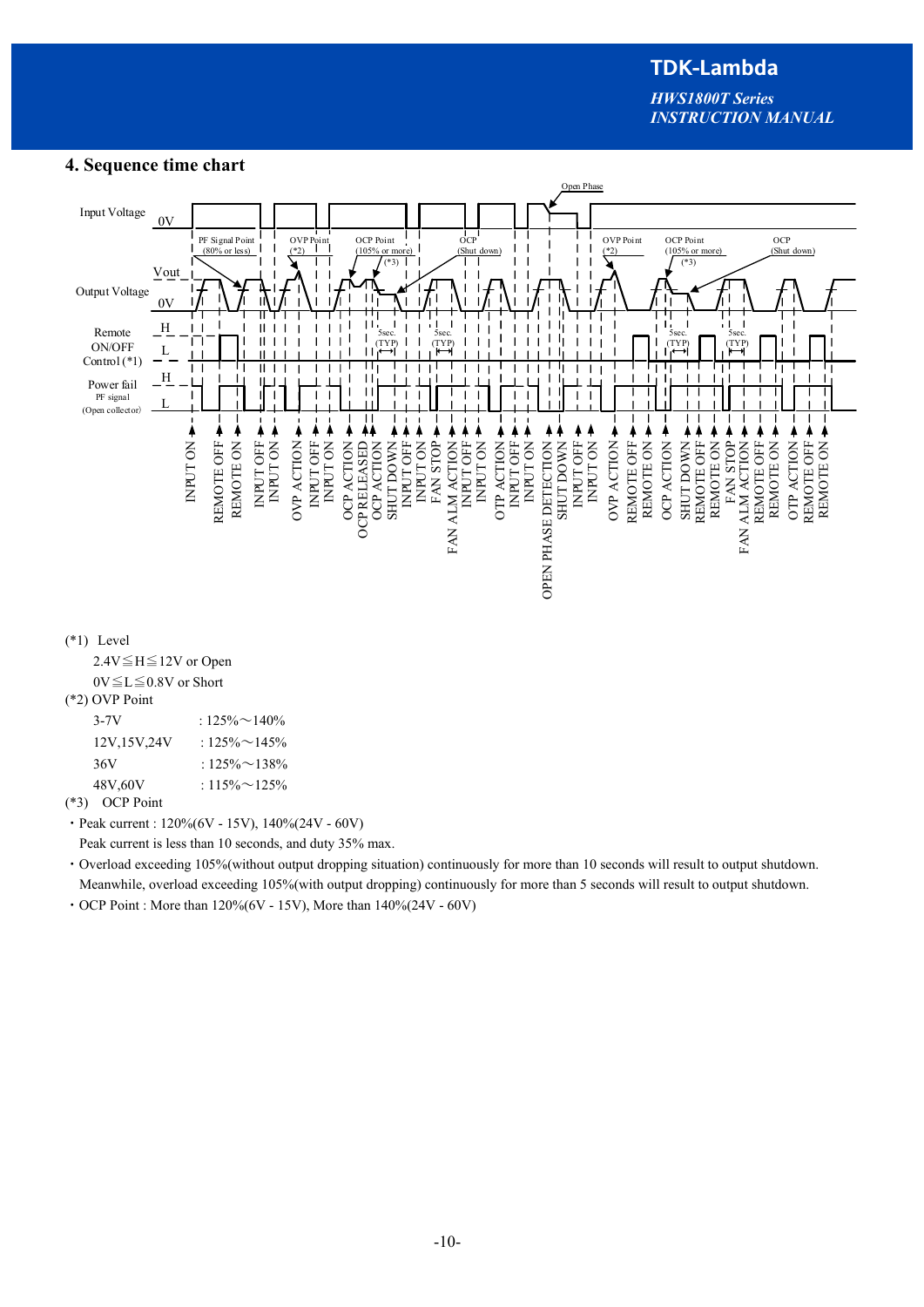## **5. Functions and Precautions**

### **5-1. Input Voltage Range**

Input voltage range is three phase  $170 - 265$ VAC  $(47 - 63)$ Hz). Input voltage, which is out of specification, may cause unit damage. Rated input voltage range fix during safety standard application is from 200V to 240VAC (50/60Hz).

### **5-2. Output Voltage Range**

Output voltage is set to the rated value at shipping. V.ADJ trimmer on the front panel side is use to adjust the output voltage within the range specified. Output voltage trimming range is within -20%  $-$  +20% of the rated output voltage (48V, 60V model: -20%  $-$  +10%). Turn the trimmer clockwise to increase output voltage. Take note when the output voltage is increased excessively over voltage protection (OVP) function may trigger and output voltage will shut down.

Use the output power of the power supply below the rated output power value when you raise the output voltage.

#### **5-3. Over Voltage Protection (OVP)**

The OVP function (Inverter shut down method, manual reset type) is provided. OVP function operates within 125-145% of the rated DC output voltage value (3-7V model: 125-140%, 36V model: 125-138%, 48V, 60V model: 115-125%), and the output will be shut down when OVP function triggers. When OVP function operates, the input power is cut off for a few minutes, and then power is re-input or remote ON/OFF control signal shall be input for recovery of the output. OVP value is fixed and can not be adjusted.

#### **5-4. Over Current Protection (OCP)**

The OCP function (Constant current limiting, Time delay shutdown type) is provided. OCP function operates when the output current exceeds 105% of maximum DC output current specification and the over current or short circuit condition continues 5-second or more, the output will be shut down. When the OCP is triggered, the input power is cut off for a few minutes, and then power is re-input or remote ON/OFF control signal should be input for recovery of the output. The OCP setting is fixed and not to be adjusted externally.

#### **5-5. Over Temperature Protection (OTP)**

Over temperature protection function (manual reset type) is provided. When ambient or internal temperature rises abnormally, OTP will shut down the output. When OTP is triggered, input power is cut off and allow sufficient cooling to reset the OTP function. Then power is re-input or remote ON/OFF control signal should be input for recovery of the output.

#### **5-6. Low Output Detection Circuit (PF)**

Low output voltage detection circuit is provided. Power Fail signal (PF signal) will output when output voltage decrease by either the drop or brown out of the input voltage or OCP, OVP and OTP function operation. PF signal will turn "High" level to indicate the abnormal status of the power supply when the output voltage decrease to 80% of the output voltage setting value. However, there is a possibility that PF signal may not output during parallel operation. The PF signal circuit is insulated from the power supply input and output circuit and it is an open collector. TOG terminal is ground for PF terminal.

When the Built-in Fan Motor of this power supply unit stops, PF signal will turn to "H" and the output power will shut down. The Built-in Fan Motor is a component with lifetime. We recommend a periodic replacement. Please contact our sales office. Replacement is at customer's expenses.

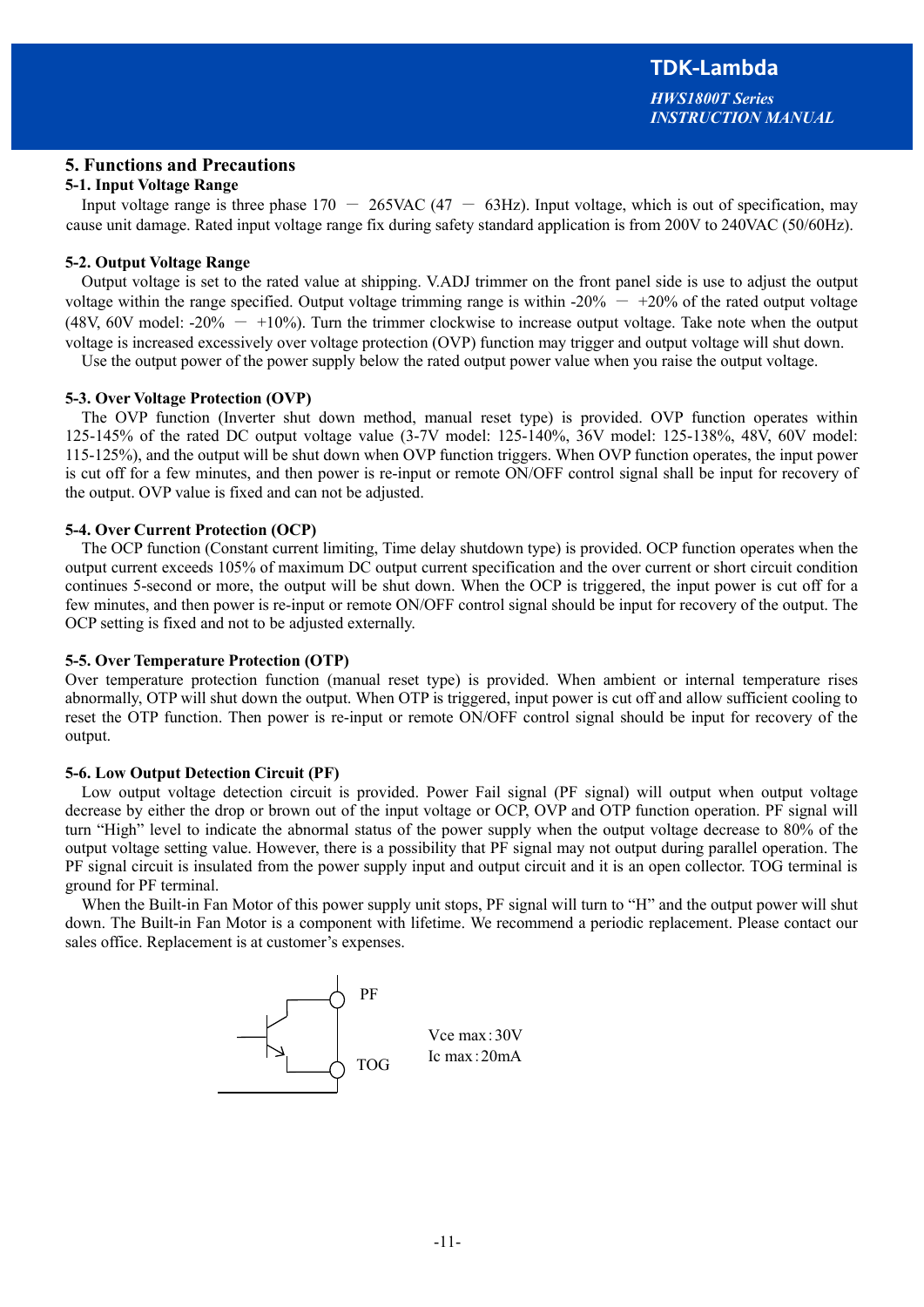#### **5-7. Remote Sensing (+S, -S terminal)**

Remote sensing function is provided to compensate for voltage drop across the wiring from the power supply output terminals to the load input terminals. Connect "+S" terminal to "+" terminal of the load and "-S" terminal to "-" terminal of the load with sensing wires. The total line voltage drop (+ side line and - side line) shall be less than 0.3V. In case that sensing line is too long, it is necessary to put an electrolytic capacitor across the load terminals.

Please take note that the electrolytic capacitor has generation of heat etc. done by the ripple current depending on connected load. Therefore, the electrolytic capacitor must have a ripple current allowance higher than the output ripple current. If CN01 (or CN02) is in use, terminal +S, -S for CN02 (or CN01) must be in open condition.



When the function of remote sensing is not in used, connect  $+S$  terminal to  $+V$  terminal, and  $-S$  terminal to  $-V$ terminal by the attachment connector.

If remote sensing terminals are opened, the stability and the accuracy of the output deteriorate. Therefore, terminal +S, -S must be connected.

#### **5-8. Remote ON/OFF Control**

Remote ON/OFF control is provided. Output can be remotely switch ON and OFF by using CNT terminal and TOG terminal even though input is connected. The output is turned to ON when TOG and CNT terminals are shorted and output is turned to OFF when these terminals are opened. When the function is not used, connect TOG and CNT terminals with short piece. The standards for this function are as follows. "TOG" terminal is ground for "CNT" terminal.



The Mode of control

| CNT Level for TOG Terminal | Outnut | Built-in Fan Motor |
|----------------------------|--------|--------------------|
| Short or $L(0-0.8V)$       | OΝ     | Rotate             |
| Open or $H(2.4-12V)$       | OFF    | Stop               |

- (1) TTL compatible. The maximum input voltage to CNT terminal is 12V, and the maximum allowable reverse voltage is -1V. The sink current of CNT terminal is 3.5mA.
- (2) Output ON/OFF control can be enable by a switch, relay or a transistor ON/OFF. When CNT terminal-TOG terminal is shorted power supply is turn ON, and when CNT terminal-TOG terminal is opened power supply is turn OFF.
- (3) Remote ON/OFF control circuit is isolated from the input and output circuit of power supply. It is possible to use it regardless of the positive and negative of the power supply output.

Please be aware that if CNT terminal and TOG terminal is short and input voltage is gradually increase, this will trigger the low output voltage detector protection circuit and will result to output voltage shut down. When the low output voltage detector protection circuit is triggered, the input power is cut off for a few minutes, and then power is re-input or remote ON/OFF control signal should be input for recovery of the output.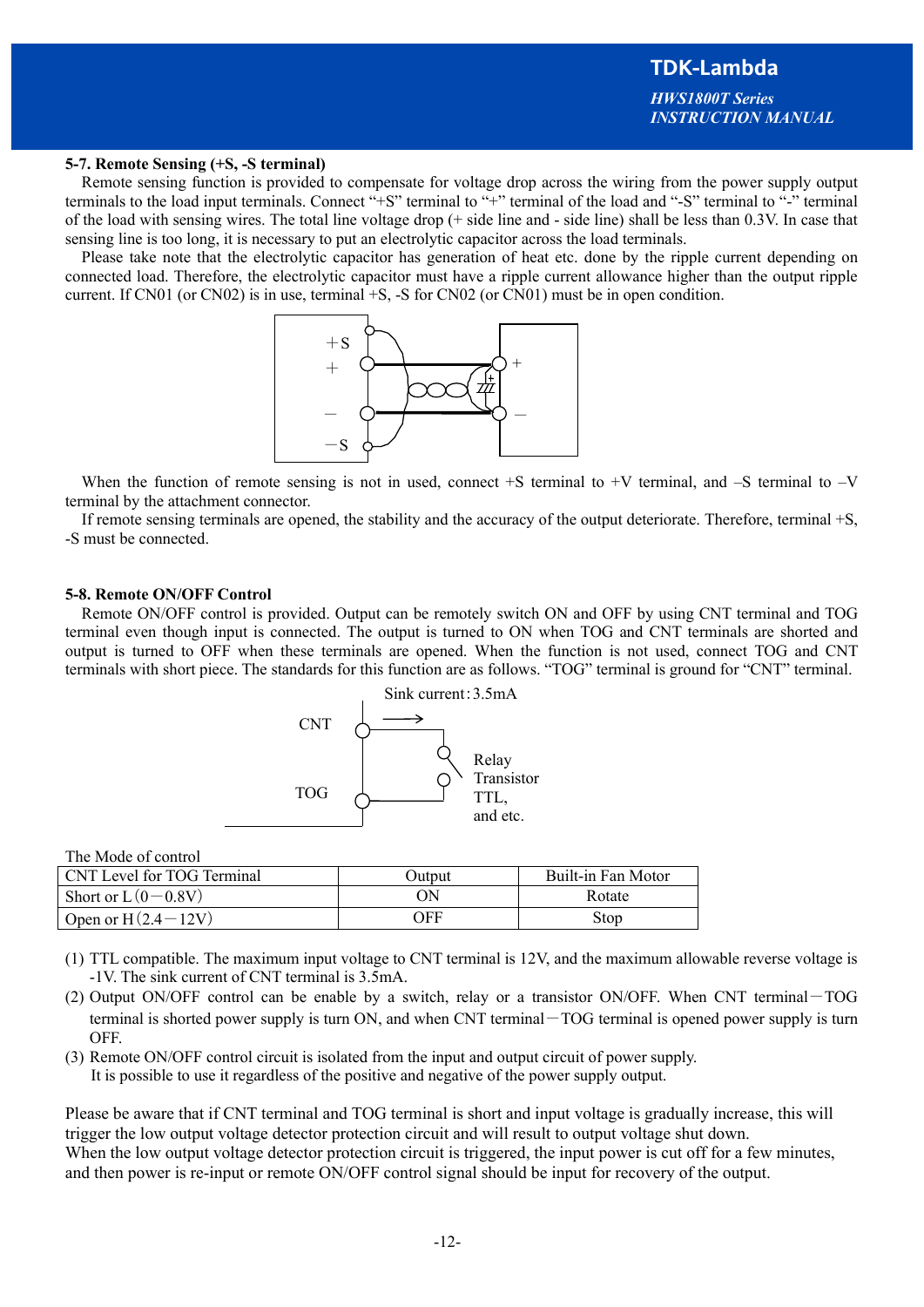# **TDK-Lambda**  *HWS1800T Series*

*INSTRUCTION MANUAL*

#### **5-9. Output Ripple & Noise**

Maximum ripple & noise value in specifications is measured according to measurement circuit specified by JEITA-RC9131A. When Load lines are longer, ripple & noise becomes larger. In this case, electrolytic capacitor, film capacitor, etc. might be necessary to use across the load terminal. The output ripple & noise cannot be measured accurately if the probe ground lead of oscilloscope is too long.



#### **5-10. Series Operation**

For series operation, either method (A) or (B) is possible. There might be a step in the rise waveform during series operation.



(Note1) Please connect a diode for by-pass when using method (A) of the series operation.

 Please use the diode with rated forward current is equal or more than load current and that the rated maximum reverse voltage is higher than output voltage for each power supply.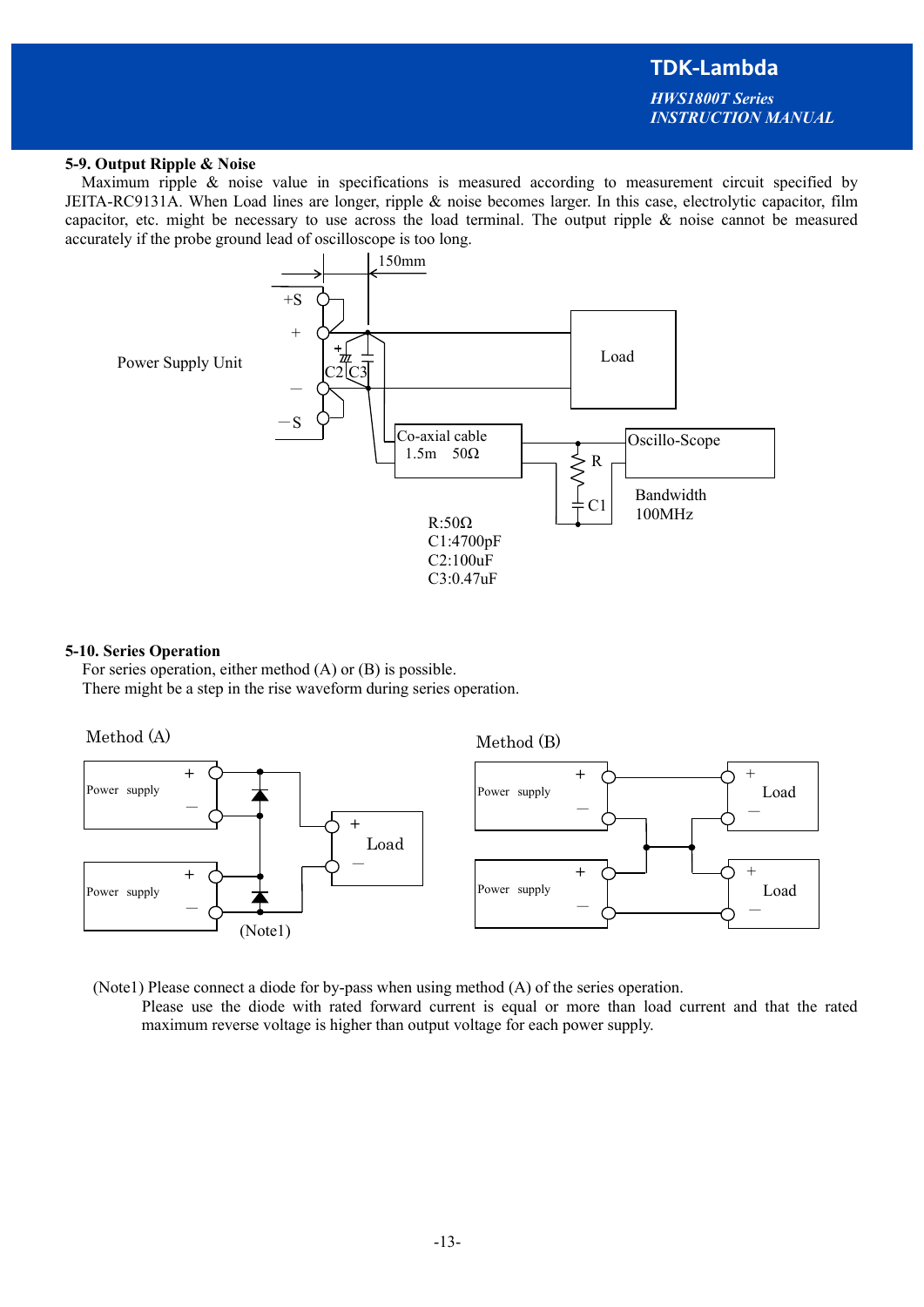#### **5-11. Parallel Operation**

Current balancing function is provided. Either of operations mode (A) or (B) is possible.

(A)To Increase the Output Current

Current balancing function activates by connecting PC-to-PC terminal and COM-to-COM terminal, and output current of each power supply is equivalently supplied to load. Wires to PC terminals shall be as short as possible, same length and twisted.

There is a possibility that output could be unstable caused by external noise. For this case, disconnect COM terminal and connect -S terminal from parallel power supply to a single point on the load. Please refer connection Method (A)-2.

- 1. Adjust the output voltage of each power supply to be same value within 1% or 100mV, whichever is smaller.
- 2. Use same length and type of wires for all load lines.
- 3. Maximum value of output current in parallel is up to 80% of all paralleled models. The purpose of the current balancing function is the static power-up. Therefore the output voltage might decrease according to the condition of dynamic load. There might be a step in the rise waveform during parallel operation.
- 4. Up to 5 units can be connected in parallel.

(B)To Use as a Backup Power Supply

- 1. Set power supply output voltage higher by the forward voltage drop of diode.
- 2. Adjust the output voltage of each power supply to be same value.
- 3. Use within the specifications for output voltage and output power.

Method (A)-1

Method (A)-2





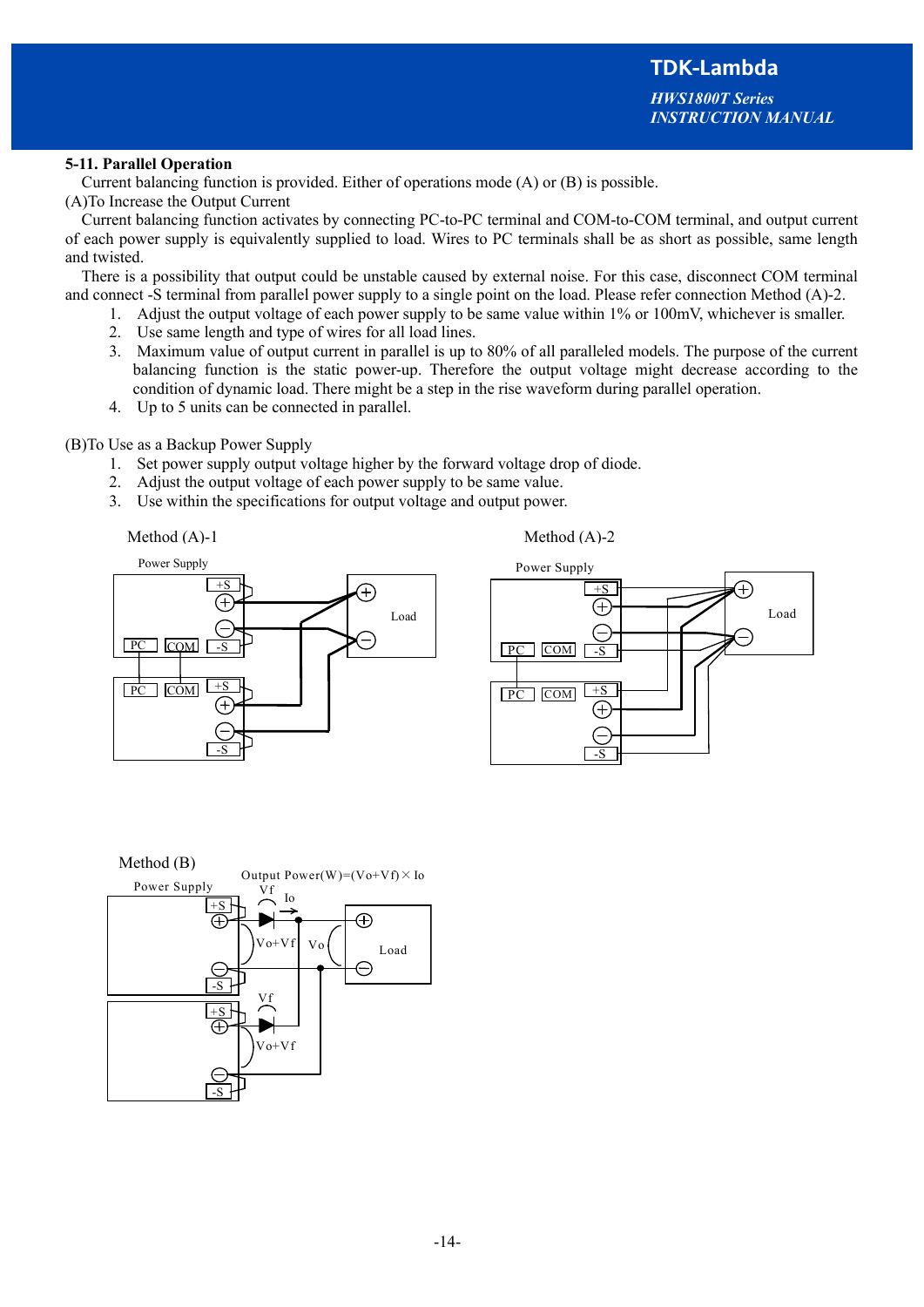# **TDK-Lambda**  *HWS1800T Series INSTRUCTION MANUAL*

### **5-12. Isolation Test**

Isolation resistance between output and FG (chassis) shall be more than  $100\text{M}\Omega$  at  $500\text{V}\text{DC}$  and between output and  $CNT·PF$  shall be more than  $10M\Omega$  at  $100VDC$ . For safety operation, voltage setting of DC isolation tester must be done before the test. Ensure that it is fully discharged after the test.



#### **5-13. Withstand Voltage**

 This series is designed to withstand 3.0kVAC between input and output, 2.0kVAC between input and FG (chassis), 500VAC (60V model : 651VAC) between output and FG (chassis), and 100VAC between output and CNT・PF terminal each for 1 minute. When testing withstand voltage, set current limit of withstand voltage test equipment at 20mA.

(Output-FG (chassis) : 300mA (60V model : 390mA), Output- CNT・PF : 100mA).

 The applied voltage must be gradually increased from zero to testing value and then gradually decreased for shut down. When timer is used, the power supply may be damaged by high impulse voltage at timer switch on and off. Connect input and output as follows. If output is left open during test, output voltage might appear momentarily.

This product have monolithic ceramic capacitor in secondary circuit to frame ground.

Some of the withstand voltage tester may generate high voltage at the matching with monolithic ceramic capacitor and may cause the unit damage.

So, please check the waveform of test voltage.

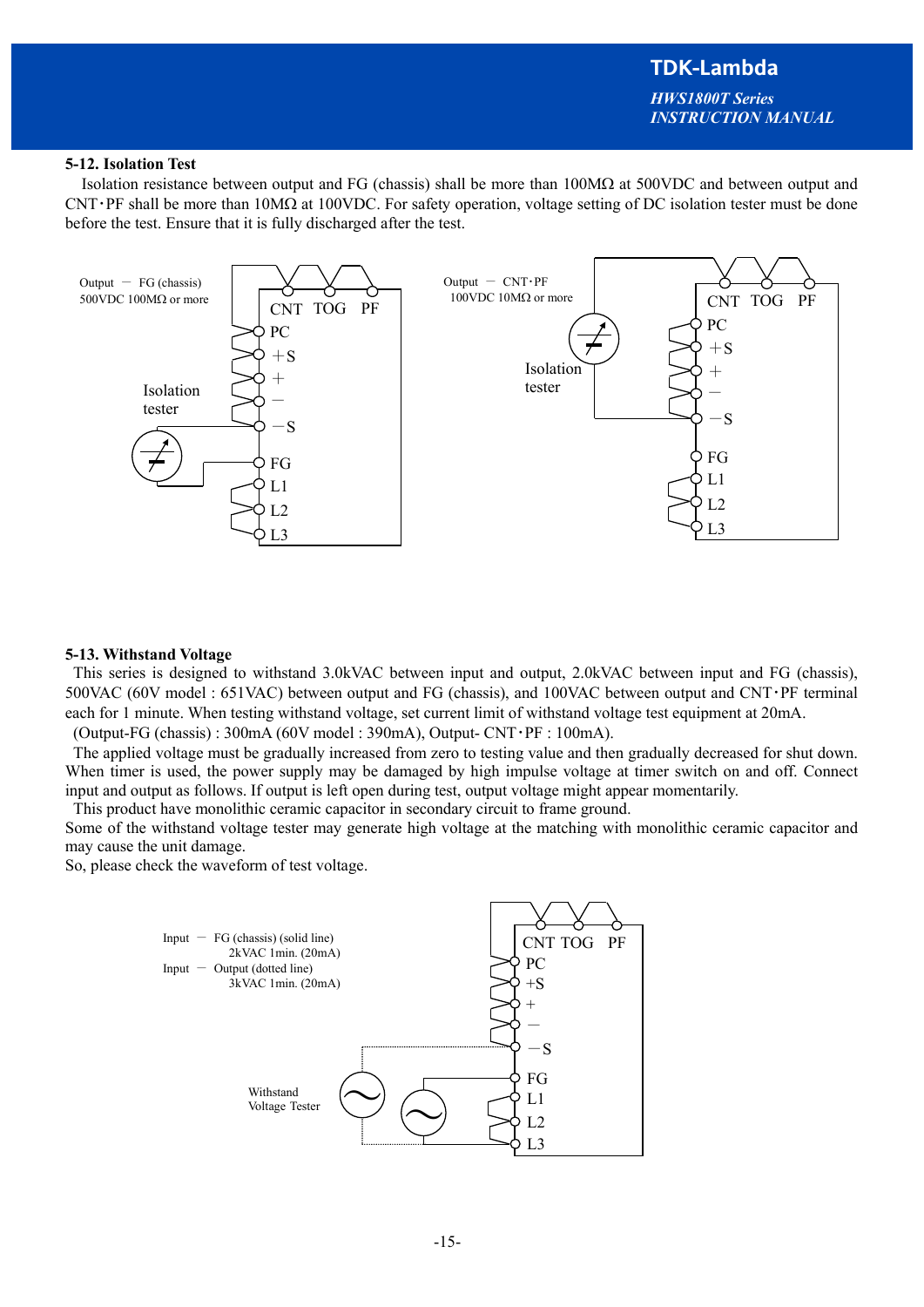*HWS1800T Series INSTRUCTION MANUAL*



### **5-14. Output Voltage External Control (PV)**

(A) Control by External Voltage

Output voltage external control function is provided. Output voltage can be varied by applying an external voltage  $(1 - 6V)$  to "PV" terminal and "COM" terminal. Note if an external voltage is not applied, there will be no output. Please consider the following characteristics below when operating the unit.

#### **Connection Method**



#### **Output Voltage Linearity**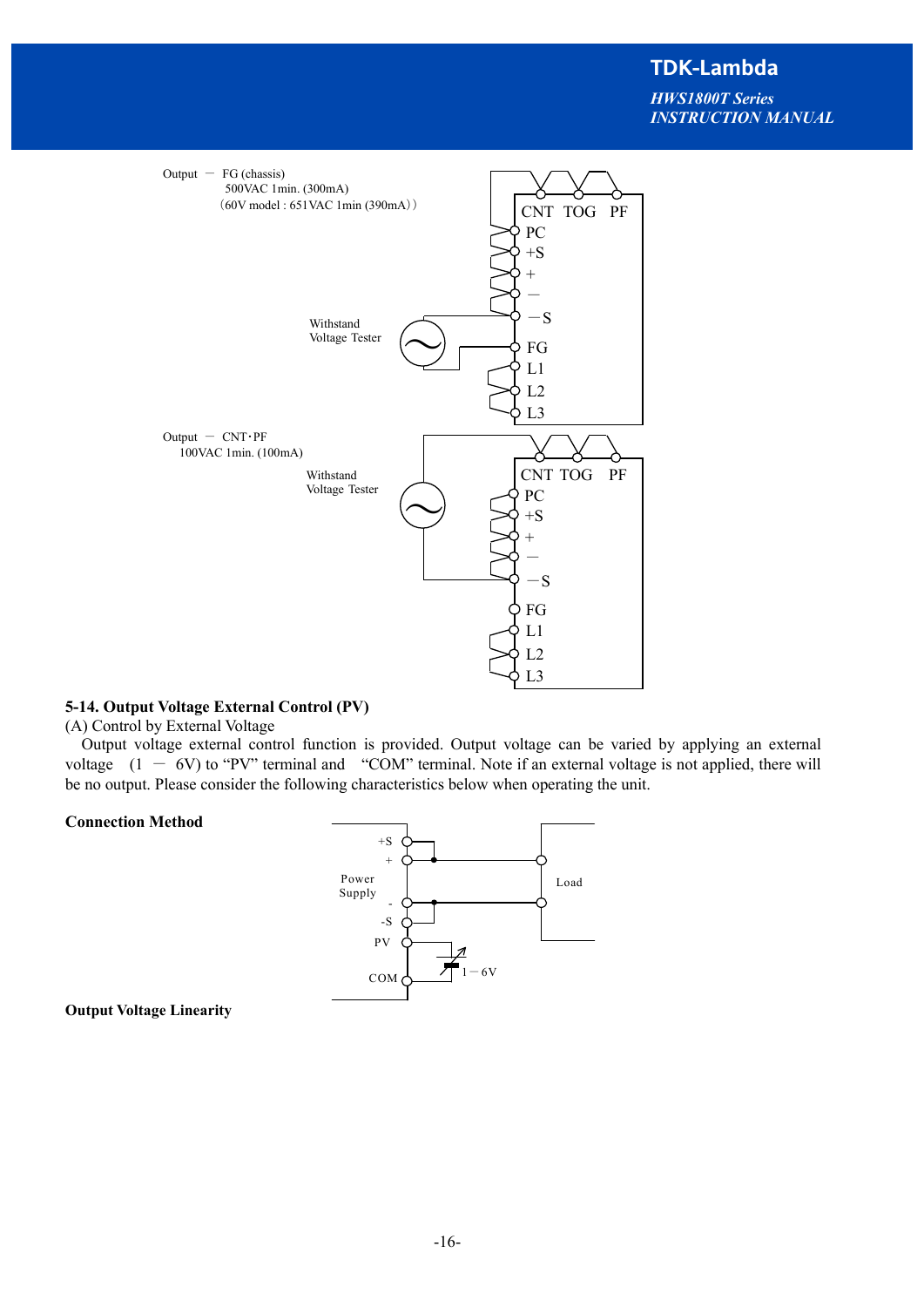**TDK-Lambda**  *HWS1800T Series INSTRUCTION MANUAL*

- Note: Only as for the model of 3V output, the output voltage is used from 30% to 120%
- at the PV voltage is from 1.5V to 6.0V
- Note: Only as for the model of 5-36V output, the output voltage is used from 20% to 120% at the PV voltage is from 1V to 6.0 V
- Note: Only as for the model of 48V, 60V output, the output voltage is used from 20% to 110%

at the PV voltage is from 1V to 5.5V

#### **Output Voltage Derating**



Note: Only as for the model of 48V, 60V output, the maximum output voltage is used up to 110% at 90% load current.

(B) Control by External Variable Resistor

"PV" terminal and "COM" terminal usage is the same as explained in section 「control by external voltage」. But in this method voltage for control is supplied through REF terminal. Variable resistor is connected between REF terminal and COM terminal and the middle point of variable resistor is connected to PV terminal. Please use the output voltage within 20% - 120% of rated output voltage value (48V, 60V model : 20% - 110%). Wires for control lines must be twisted wire or shield wire. In addition, maximum variable voltage when control by external variable resistor is rated output voltage (100%). When output voltage must be externally control to 120% of rated output voltage (110% for 48V, 60V model), please follow the following procedure.

- (1) PV terminal and REF terminal is short by using standard connector supplied.
- (2) Set the power supply output voltage to maximum value of the output voltage variable range mentioned in specification standard by adjusting V.ADJ volume at the front panel.
- (3) Remove standard connector after input is cut off.
- (4) Connect external variable resistor (50k $\Omega$ ) between REF terminal and COM terminal. Then connect middle point of external variable resistor to PV terminal.(sensing current is 1.4mA)

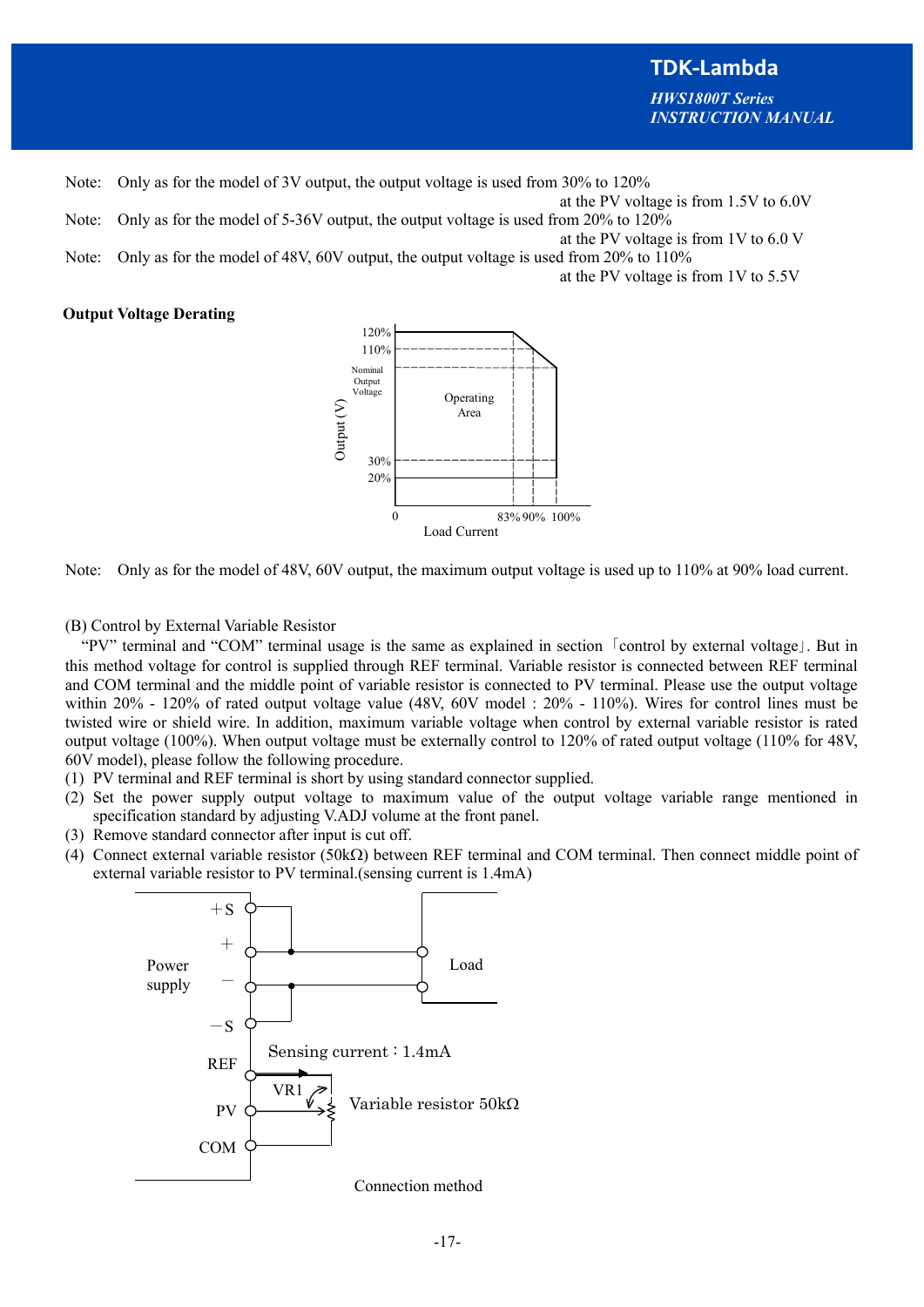# **TDK-Lambda**  *HWS1800T Series INSTRUCTION MANUAL*

When output voltage is over rated value, please make sure that maximum output power is below rated value. Moreover, when output voltage is below rated value, please make sure that maximum output current is below rated value.

Please consider the following characteristic during usage.



\* Adjustable output voltage within 20%(3Vmodel : 30%) of output (less than 1V of PV voltage) is proportional to PV voltage and has a linear characteristic. However, for output voltage within 10% of output (about less than 0.5V of PV voltage), output will go into intermittent mode and ripple voltage becomes large, also irregular sound is release from the power supply. However, it is not damage. There will also be cases of the power supply shutting down triggered by under voltage lock out protection function. With output shutting down, low output detection function (PF) triggers the PF signal and set it to "H", and also output LED is switch off. Under voltage lock out protection mode, switch off input for a few minutes and then switch on input again for recovery. Recovery from under voltage lock out is also possible by turning remote ON/OFF control signal OFF and ON. Under voltage detection value uses an automatic tracking mode, which follows the output voltage and constantly correspond to the 70%-80% of output voltage with a protection function mode. Base on the explanation above, we will kindly exclude the usage of adjustable output voltage within 20% of the output voltage from the product warranty. For application that requires variable output voltage within 20% of output voltage, please kindly consider the above contents prior to operation. For application that requires output voltage below 20%, due to different type of application for the user's system, there might be a situation (behavior) different from the one mentioned above. Therefore please check with the user system.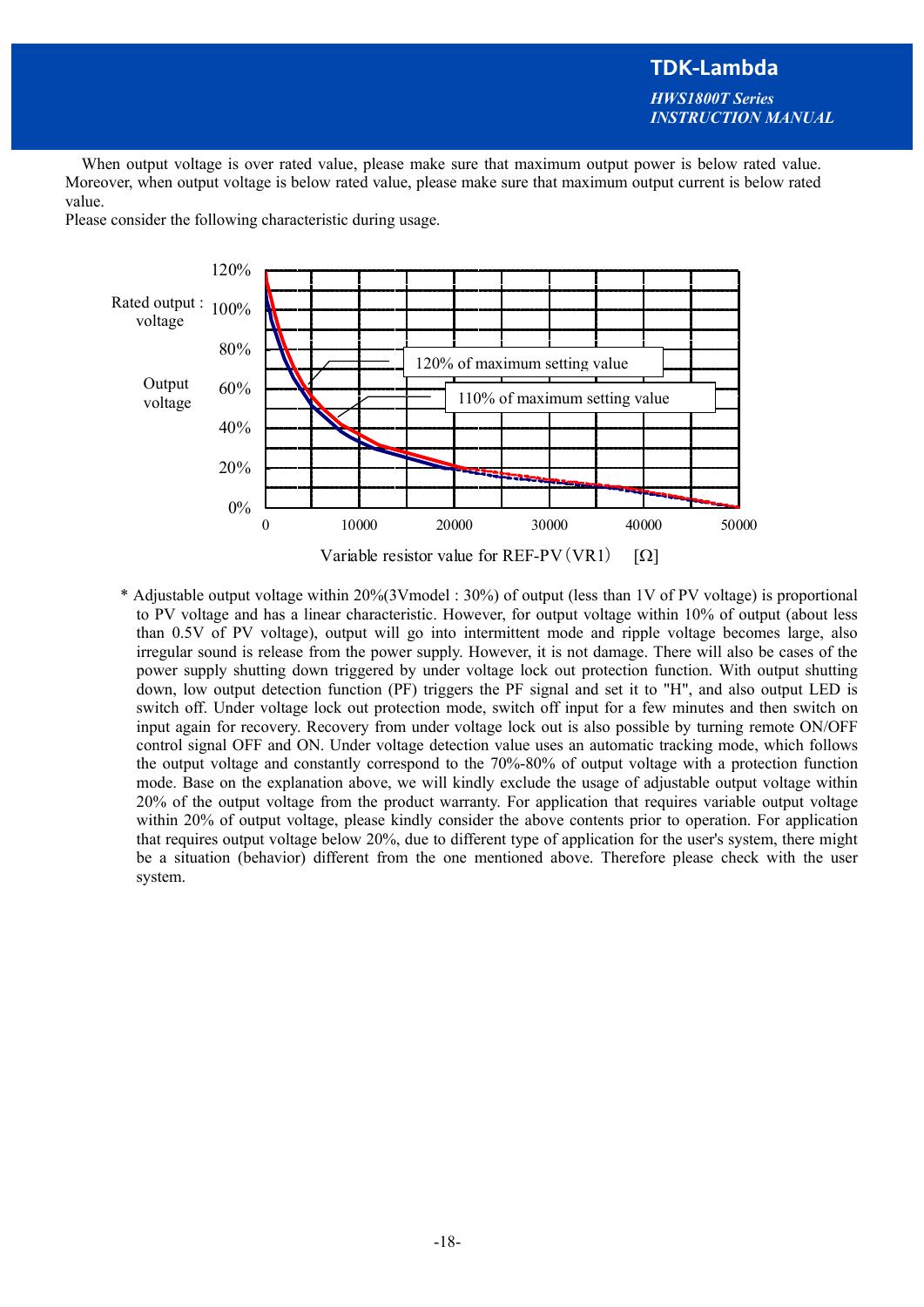*HWS1800T Series INSTRUCTION MANUAL*

### **5-15. Output peak Current**

For model with output peak current, please meet the following condition.

Reduce peak current value according to output derating as section 6-1.

The output is shut down by protection circuit when rated current and continuous peak output time  $(τ)$  exceeds rated value during usage.

When protection circuit is activated, input is temporarily cut off for a few minutes and then power is re-input or remote ON/OFF control signal should be input for recovery of the output.

Continuous Peak output time. $(\tau)$  : Within 10 seconds

Ip1

T

0A

aA

τ T

T

τ

Peak output current(*Ip*) : Within the rated peak output current

Duty: up to  $35%$ 

$$
Duty = \frac{\tau}{T} \times 100\%
$$

Condition 1 Condition 2





| Model       | Irms max |
|-------------|----------|
| HWS1800T-6  | 177.5A   |
| HWS1800T-7  | 142.0A   |
| HWS1800T-12 | 88.7A    |
| HWS1800T-15 | 71.0A    |
| HWS1800T-24 | 62.1A    |
| HWS1800T-36 | 41.4A    |
| HWS1800T-48 | 31.0A    |
| HWS1800T-60 | 24.8A    |

*Ip,Ip1* : Peak output current (A) *Iav* : Rated output current (A) Im : Average output current (A)  $\tau$  : Peak current pulse width (sec) T : cycle (sec)

## **5-16.** In**put** Open Phase Detection

If one of the 3-phase input line becomes open or one phase voltage falls below 160 VAC, the output will be shut off in approximately 3 seconds. To restore the output to normal, shut off the input once, and apply a normal input line voltage again after for a while.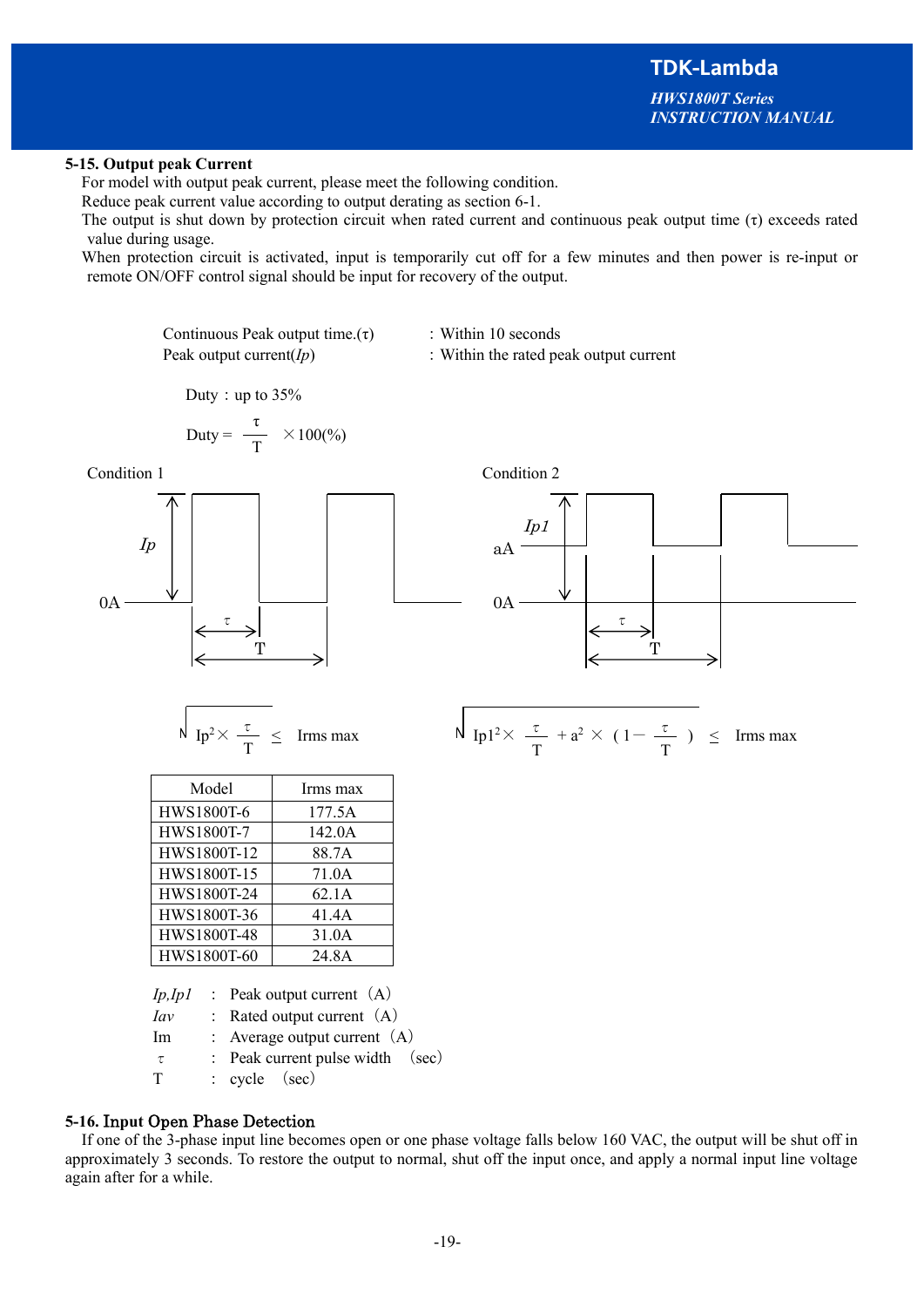# **6.Mounting Directions**

## **6-1. Output Derating**

Mounting directions are as follows.

Standard mounting method is (A). Methods (B), (C) and (D) are also possible. Mounting methods besides  $(A),(B),(C)$  and  $(D)$  (example :  $(E)$  and  $(F)$ ) are inhibit.







HWS1800T 3V Output Derating (Include option model /HD)

|                 | LOAD(W) |     |     |     |  |
|-----------------|---------|-----|-----|-----|--|
| $Ta(^{\circ}C)$ |         | В   | C   | D   |  |
| $+40$<br>$-10$  | 990     | 990 | 990 | 990 |  |
| 50              | 825     | 825 | 825 | 825 |  |
| 60              | 660     | 660 | 660 | 660 |  |
| 71              | 495     | 495 | 495 | 495 |  |

HWS1800T 5V Output Derating (Include option model /HD)

|                 | LOAD(W) |      |      |      |  |
|-----------------|---------|------|------|------|--|
| $Ta(^{\circ}C)$ | А       | в    | C    | D    |  |
| $-10$<br>$+40$  | 1500    | 1500 | 1500 | 1500 |  |
| 50              | 1250    | 1250 | 1250 | 1250 |  |
| 60              | 1000    | 1000 | 1000 | 1000 |  |
| 71              | 750     | 750  | 750  | 750  |  |

HWS1800T 6V-15V Output Derating (Include option model /HD)

|                 | LOAD(W) |      |      |      |  |
|-----------------|---------|------|------|------|--|
| $Ta(^{\circ}C)$ | А       | В    | C    | D    |  |
| $+40$<br>$-10$  | 1500    | 1500 | 1500 | 1500 |  |
| 50              | 1500    | 1500 | 1500 | 1500 |  |
| 60              | 1125    | 1125 | 1125 | 1125 |  |
| 71              | 750     | 750  | 750  | 750  |  |

HWS1800T 24V-60V Output Derating (Include option model /HD)

|                 | LOAD(W) |      |      |      |  |
|-----------------|---------|------|------|------|--|
| $Ta(^{\circ}C)$ | А       | В    | C    | D    |  |
| $+40$<br>$-10$  | 1800    | 1800 | 1800 | 1800 |  |
| 50              | 1680    | 1680 | 1680 | 1680 |  |
| 60              | 1300    | 1300 | 1300 | 1300 |  |
| 71              | 900     | 900  | 900  | 900  |  |







Ambient Temperature (℃)



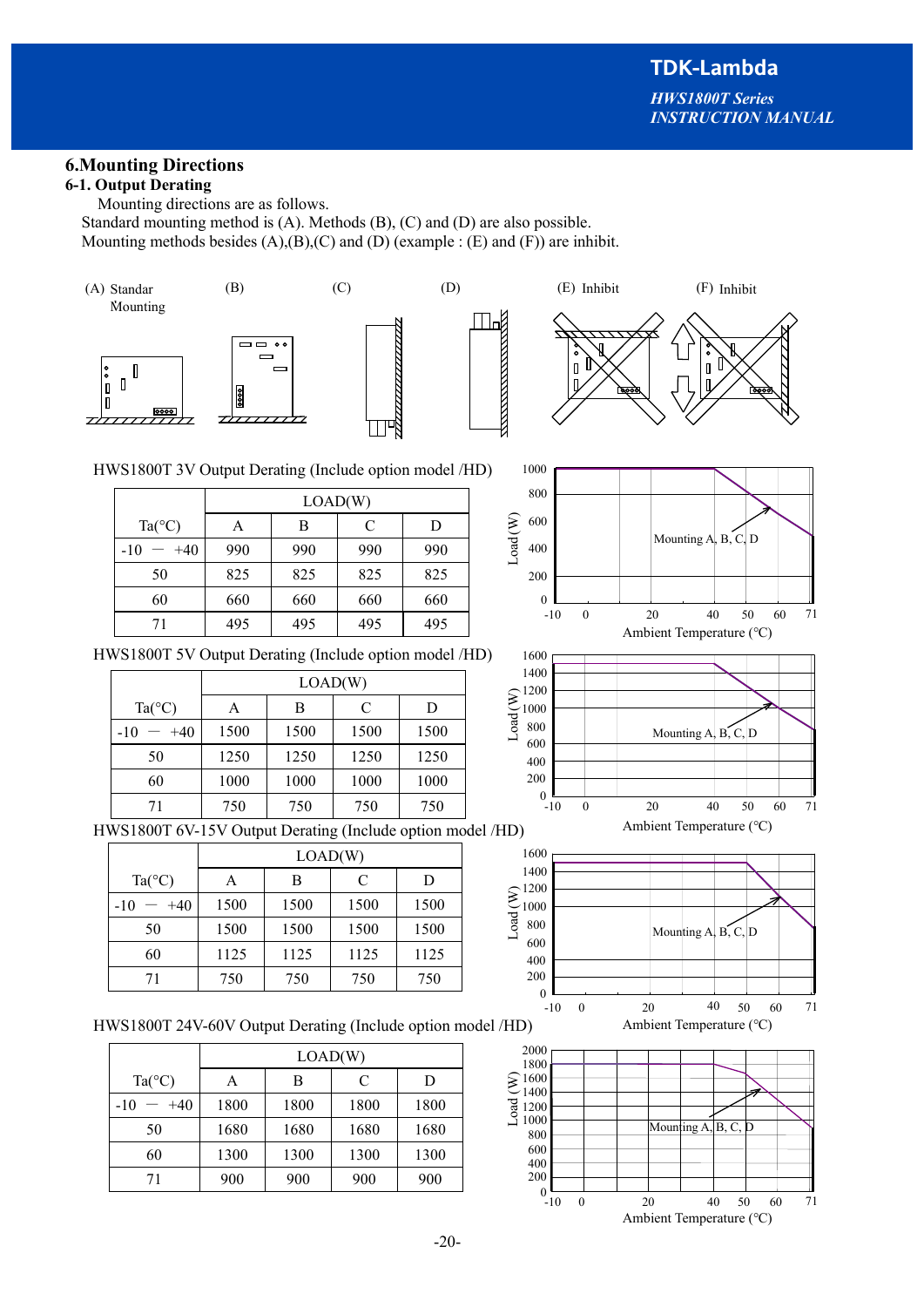#### **6-2. Mounting Method Caution**

- (1) This Power supply unit is a forced air-cooling system with a built-in fan.
- (2) This power supply has ventilating holes on the front and back panels.
- Keep these areas freely more than 100mm from front side and more than 50mm from rear side.
- (3) Please note that ventilation will be worsened in a dusty environment.
- (4) Built-in fan is limited life part, which require periodic replacement. (Replacement will be charge).
- (5) The ambient temperature of this power supply is less than 50mm from the center of a front side.
- (6) The maximum allowable penetration of mounting screw is 6mm. Incomplete thread of mounting screw should not be penetrated.
- (7) Recommended torque for mounting screw (M4) is  $1.27N \cdot m$ .



# **7. Wiring Method**

- (1) The output load line and input line shall be separated and twisted to improve noise sensitivity.
- (2) The sensing lines shall be twisted or shield wire and separated from the output lines.
- (3) Use all lines as thick and short as possible to make lower impedance. Wires are to be twisted or use shield wire to improve noise sensitivity.
- (4) Attaching a capacitor to the load terminals can eliminate noise.
- (5) FG terminal of this power supply is functional earthing. For safety purposes, connect protective earthing terminal to the mounting set ground terminal.
- (6) Recommended torque for the terminal piece:

Input terminal (M4 screw) :  $1.27$  N $\cdot$ m Output terminal (M8 Bolt & Nut) : 10.8N・m

(7) Recommended wiring



Recommended circuit protector : AC250V20A Recommended noise filter : RTEN-5020 (TDK-LAMBDA)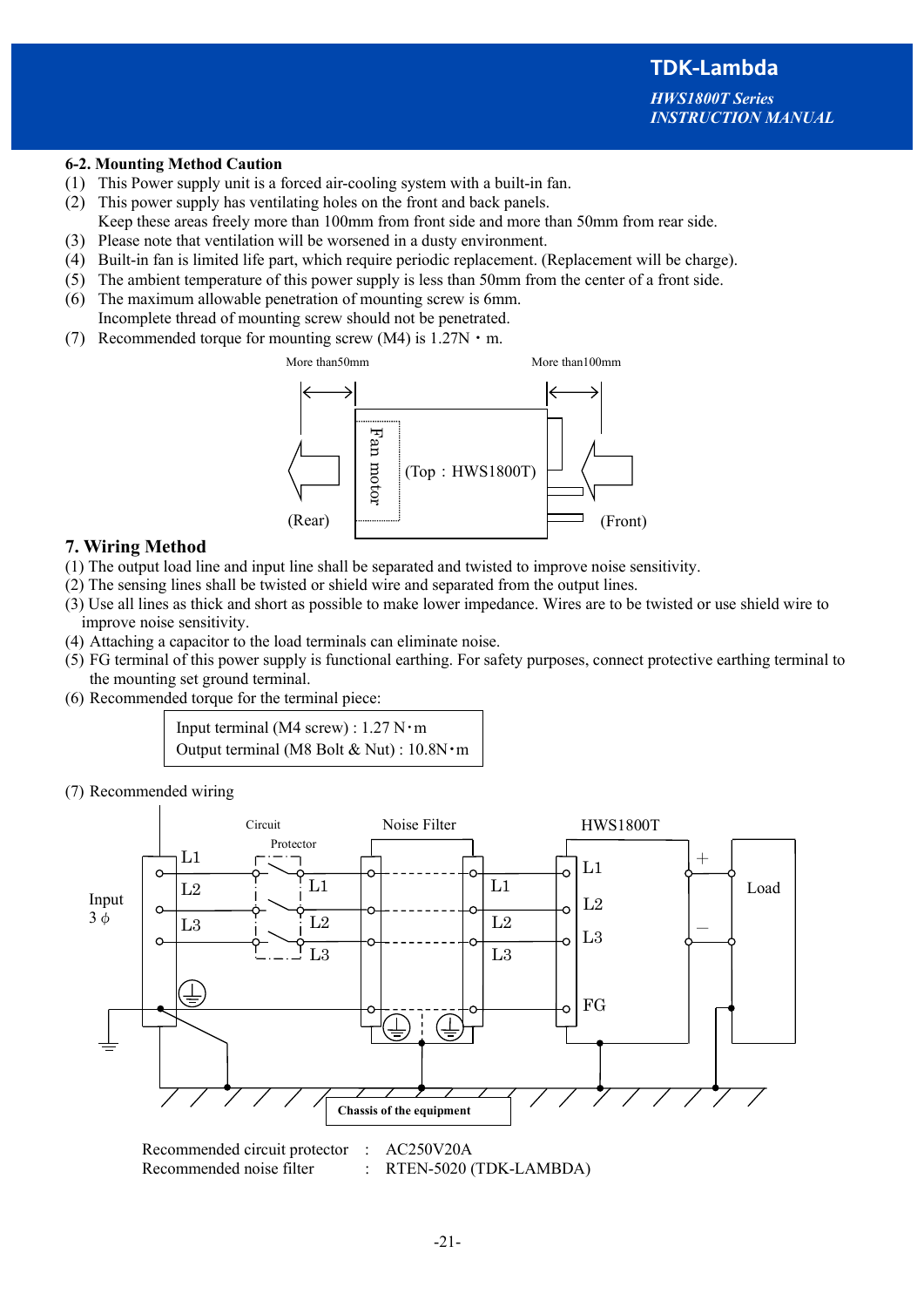(8) M4 screw for output terminal might damage the terminal's inner thread. This is mainly cause by the M4 screw's unthread section. Therefore, please select a washer, spring washer, etc. to avoid unthread screw section from penetrating into output terminal inner section.



### **8. The life expectancy**

The life of the power supply depends on the life of the built-in aluminum electrolytic capacitor being used and mounted fan. Each life is described in reliability data.

The life of the aluminum electrolytic capacitor varies depending on the method of mounting the power supply, the load current, and the ambient temperature. Please refer to "Electrolytic Capacitor Lifetime".

The life of the fan depends on the fan intake or exhaust temperature. Please refer to "Fan Life Expectancy.

Please do not use the product which passed over the life expectancy. There is a risk of unexpected output shutdown and specifications may not be satisfied.

Please contact us for maintenance or exchange the product which passed over the life expectancy.

#### **9. External Fuse Rating**

Refer to the following fuse rating when selecting the external fuses for input line. Surge current flows when line turns on. Use slow-blow fuse or time-lug fuse. Do not use fast-blow fuse. Fuse rating is specified by in-rush current value at line turn-on. Do not select the fuse according to input current (rms.) values under the actual load condition.

HWS1800T:20A